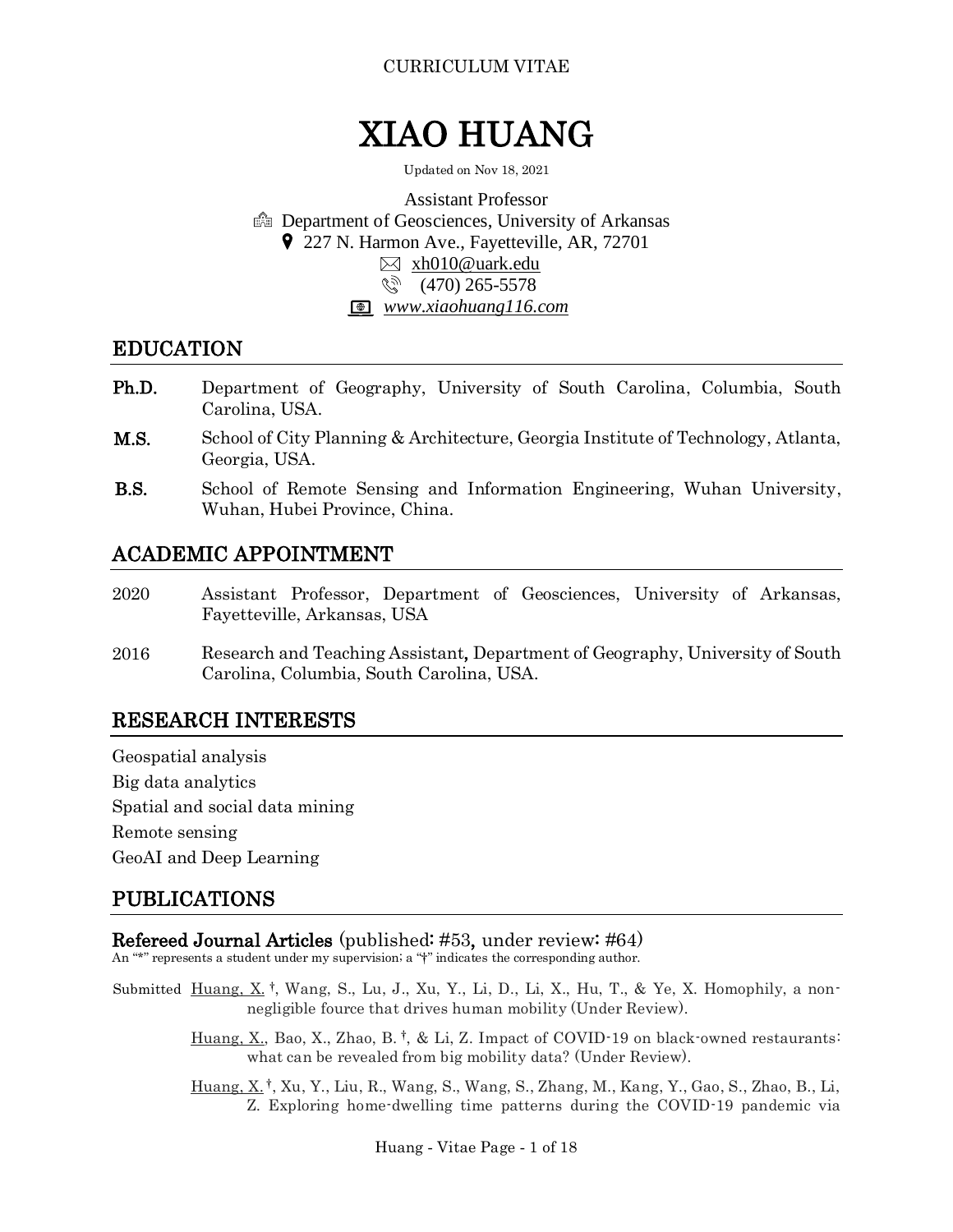Bayesian inference: policy compliance, spatial disparity, and exposed inequity (Under Review)

- Huang, X., Martin, Y., Wang, S., Zhang, M., Ge, Y., & Li, Z. The promise of excess mobility analysis: measuring episodic-mobility with geotagged social media data (Under Review).
- Huang, X. † , Zhao, Y., Wang, S., Li, X., Yang, D., Feng, Y., Zhu, L., & Chen, B. Unfolding community homophily in U.S. metropolitans via find-grained mobile phone location data (Under Review).
- Wang, S., Huang, X.<sup>†</sup>, Hu, T., Corcoran, J., Zhang, M., Li, Z., Ning, H, Khan, A., & Liu, Y<sup>†</sup>. The times they are changing: tracking the shifts in mental health signals in Australia before, during and post the COVID-19 pandemic (Under Review).
- Chuwu, M., & Huang, X. Mapping and monitoring urban green space transformation in a rapidly growing city using geospatial technique (Under Review).
- Lu, J., Huang, X., Xiao, X., Li, Z., Kupfer, J., Wei, H., Wang, S., & Zhu, L. Spatial, temporal, and social dynamics in visitation to US national parks before and during the COVID-19 pandemic: A big data approach (Under Review).
- Li, X., Huang, X., & Li, D. Does COVID-19 aggravate spatial segregation? Leveraging crowdsourcing mobility data and social vulnerability index to quantify spatial segregation (Under Review).
- Ye, X., & Huang, X. Adaptation planning for interdependent infrastructure systems to enhance resilience under climate change (Under Review).
- Wang, S., Zhang, M., Huang, X., Hu, T., Li, Z., Sun, Q., & Liu, Y. Urban-regional disparities in mental health in Australia during the COVID-19 pandemic by Twitter data and machine learning models (Under Reivew).
- Wei, H., Zhu, L., Huang, X., Wang, S., & Lu, J. Are Urban parks in NYC for everyone? Implications from 1 million park visitation data (Under Review).
- Wang, S., Wang, R., Huang, X., Li, Z., & Hu, Y. An analytical framework to evaluate the effect of COVID-19 on the restaurant industry: a study of New York City (Under Review).
- Cheng, X., Li, Z., & Huang, X. An information-theoretic approach for evaluating lossless compression techniques applied to remotely sensed images (Under Review).
- Dang, C., Shao, Z., Huang, X., Cheng, G., & Qian, J. Urbanization advances spring phenology but high urbanization delays spring phenology (Under Review).
- Tian, B, Nong, J., Huang, X., & Liao, Q. Changes in spatiotemporal patterns of birds under the COVID-19 pandemic and its indicators for urban ecological planning: a case study of Hong Kong (Chinese) (Under Review).
- Dang, C., Shao, Z., Huang, X., Qian, J., Cheng, G., Zhang, S., Xiong, W., & Fan, Y. A new distance-based phenology extraction (DBPE) method using solar chlorophyll fluorescence (Under Review).
- Zou, S., Zhang, L., Huang, X., Lv, X., & Osei, F. Early warning of cultivated land ecological security using Random-Forest-Multiple Layer Perceptron (RF-MLP): a case study on China's main grain producing areas (Under Review).
- Wu, W., Huang, X., Shao, Z., Teng, J., Li, D. SAR-DRDNet: A SAR Image Despeckling Network with Detail Recovery (Under Review).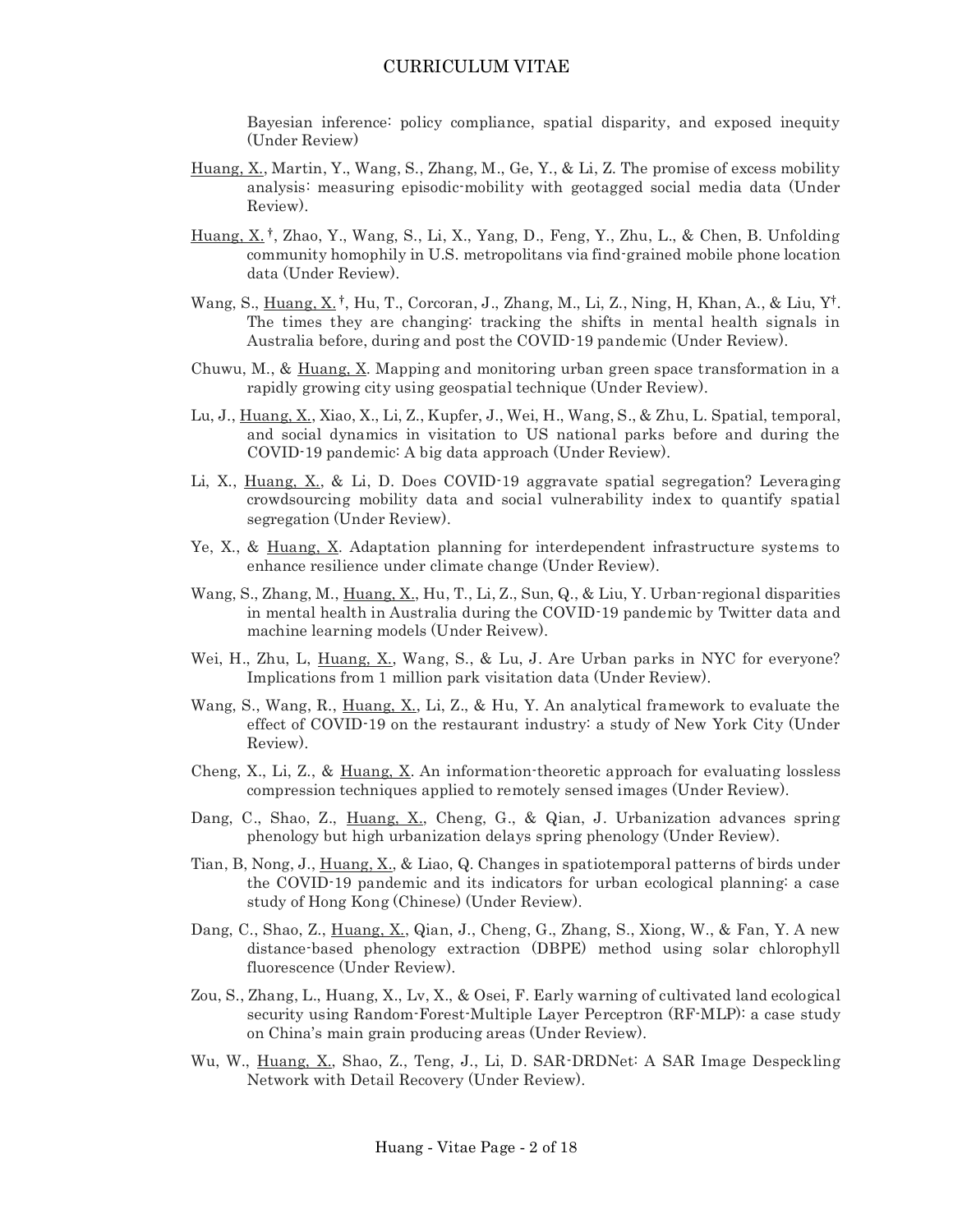- Feng, Y., Huang, X., Sester, M. Social media VGI analysis for natural disasters in the deep learning era: review, opportunities, and challenges (Under Review).
- Pan, J., Cui, W., An, X., Huang, X., Zhang, H., Zhang, S., Zhang, R., Li, X., Cheng, W., and Hu, Y. MapsNet: Multi-attention mechanism feature constrained pixel-shuffle image fusion network for change detection in high resolution satellite image (Under Review).
- Wu, W., Shao, Z., Huang, X., & Guo. S. Urban impervious surface extraction using seasonal time-series SAR images (Under Review).
- Wang, J., Shao, Z., Huang, X., Lu, T., Zhang, R., & Bai, L. A lightweight deep unfolding method for satellite imagery super-resolution (Under Review).
- Ning, X., Zhang, H., Shao, Z., Huang, X., Wang, H., Zhang, R., & Hao, M. Sustainability evaluation of Chinese capital cities based on urban geographic environment index (Under Review).
- Wang, J., Shao, Z., Lu, T., Huang, X., & Zhang. R. Deep locally linear embedding network (Under Review).
- Cheng, X., Hu, E., Huang, X., Hu, D., & Zhu, A. Integrating structural description of data format information into programming to auto-generate reading programs for geographical data files (Under Review).
- Feng, X., Shao, Z., Huang, X., Hu, L., Lv, X., Zhuang, Q., Integrating Zhuhai-1 hyperspectral data with Sentinel-2 data to improve 10-m resolution impervious surface mapping (Under Review).
- Dang, C., Shao, Z., Huang, X., Qian, J., Cheng, G., Ding, Q., & Fan, Y. Assessment of impact of increasing temperature and decreasing soil moisture on global ecosystem productivity (Under Review).
- Wang, X., Shao, Z., Huang, X., & Li, D. Spatiotemporal temperature fusion based on a deep convolutional network. (Under Review).
- Cheng, G., Shao, Z., Wang, J., Huang, X., & Dang, C. Dual-branch multi-level feature aggregation network for pansharpening (Under Review).
- Zhuang, Q., Shao, Z., Huang, X., Cai, B., Altan, O. Urbanization and soil salinization weaken climate-driven increases in vegetation production capacity of arid farmland ecosystem (Under Review).
- Wu, X., Deng, X., & Huang, X. Analysis of urban spatial structure in western Guangdong based on point of interest big data (Under Review).
- Li, D., Peng, H., Xu, X., Huang, X., Liu, J., & Shao, Z. Prospects on information retrieval based on remote sensing image sharing ontology (Under Review).
- Wang, Z., Lam, N., Sun, M., Huang, X., Shang, J., Zou, L., Wu, Y., & Mihunov, V. A machine learning approach for detecting rescue requests from social media (Under Review).
- Shao, Z., Wang, J., Deng, L., Huang, X., Lu, T., Zhang, R., Lv, X., Ding, Q., & Wang, Z. GLSD: The Global Large-Scale Ship Database and Baseline Evaluations (Under Review).
- Zhang, H., Shao, Z., Hu, B., Huang, X., Zhao, J, & Wu, W. Comparing runoff converging criteria weight sensitivity in AHP based flood risk estimation (Under Review).
- Cai, B., Shao, Z., Fang, S., Huang, X. Tang, Y & Zhuang, Q. Spatiotemporal analysis of human-earth relationship coordination involved in urban-rural transition (Under Review).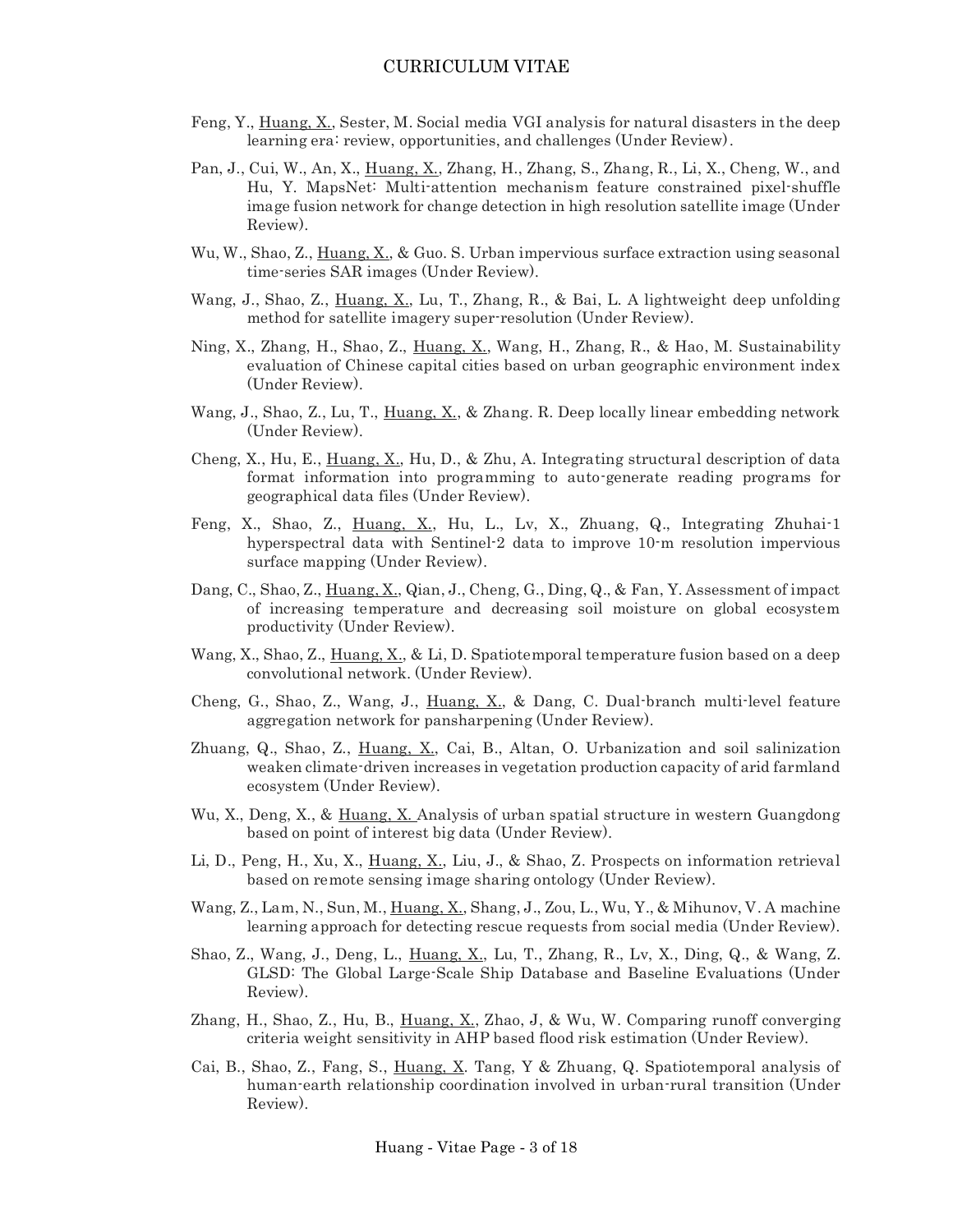- Zhou, L., Shao, Z., Wang, S., & Huang, X. Deep learning-based local climate zone classification using Sentinel data (Under Review).
- Wang, X., Li, D., Huang, X. & Shao, Z. A systematic review on remote sensing of urban heat island (Under Review).
- Shao, Z., Pan, W., Huang, X., Li, Y. & Peng, S. Video stabilization for improved video anomaly detection (Under Review).
- Feng, X., Shao, Z., & Huang, X. Refined impervious surface extraction via fused hyperspectral multispectral images (Under Reivew).
- Zhuang, Q., Shao, Z., Huang, X., Zhang, Y., Wu, W., Feng, X., Lv, X., Ding, Q., Cai, B., Altan, O. Evolution of soil salinization under the background of landscape patterns (Under Review)
- Zhang, Y., Shao, Z., Feng, X., Huang, X., Zhou, Z., Li, Y. Comparison of the influence of spatial configuration of green space and urban impervious surface temperature at multi-grid scales (Under Review).
- Song, P., Shao, Z., Huang, X. & Zhang, R. BiCSNet: A Novel Bidirectional Cross-Scale Backbone for Recognition and Localization. (Under Review).
- Wang, J., Shao, Z., Huang, X., et al. NSN: Deep Non-local Self-regression Networks for Satellite Image Super-resolution (Under Review).
- Yu, W., Shao, Z., & Huang, X. Fine-Grained multiscale community detection of urban agglomeration from human interactive network using big signaling data (Under Review).
- Wang, P., Li, X., Huang, X. Population prediction with micro spatiotemporal granularity based on integrated LSTM and CA model: a case study of Chongming District, Shanghai (Under Review)
- Shao, Z., Li, Y., Huang, X, Cai, B., Ding, L., Pan, W., Zhang, Y. Monitoring urban ecosystem service value using multi-level regular grids (Under Review).
- Shao, Z., Liu, L., Huang, X., Altan, O. & Javed, A. Urban Impervious Surface Monitoring from Time-series of High-Resolution Remote Sensing Images with Time-invariant Spectral Features (Under Review).
- Zhang, H., Shao, Z., Zhao, J., Huang, X., Yang, J., Hu, B., & Wu, W. WZSAHP: An extend watershed-based zonal statistic AHP model for flood risk estimating--by constraining sub-watershed to runoff related indicators (Under Review)
- Li, X., Yu, S., Dadashova, B., Cui, W., Huang, X. Do underserved and socially vulnerable communities observe more crashes? A spatial examination of social vulnerability and crash risks in Texas (Under Review)
- Shao, Z., Zhang, Y., Zhang, C., & Huang, X. Mapping impervious surfaces with hierarchical spectral mixture analysis incorporating endmember spatial distribution (Under Review).
- Cai, B., Shao, Z., Fang, S., Huang, X., Tang, Y., Zheng, M., & Zhang, H. Evolutions, deviations, and suggestions from urban agglomerations in China (Under Review).
- Fu, H., Shao, Z., Cheng, T., Huang, X., & Peng, F. An integrated model combing ATC model and 3D-CNN model for reconstructing high spatial-temporal LSTs (Under Review).
- Ren, M., Xu, Y., Park, S., & Huang, X. Impact of COVID-19 on domestic tourism demand-a case of Jeju, Republic of Korea (Under Review)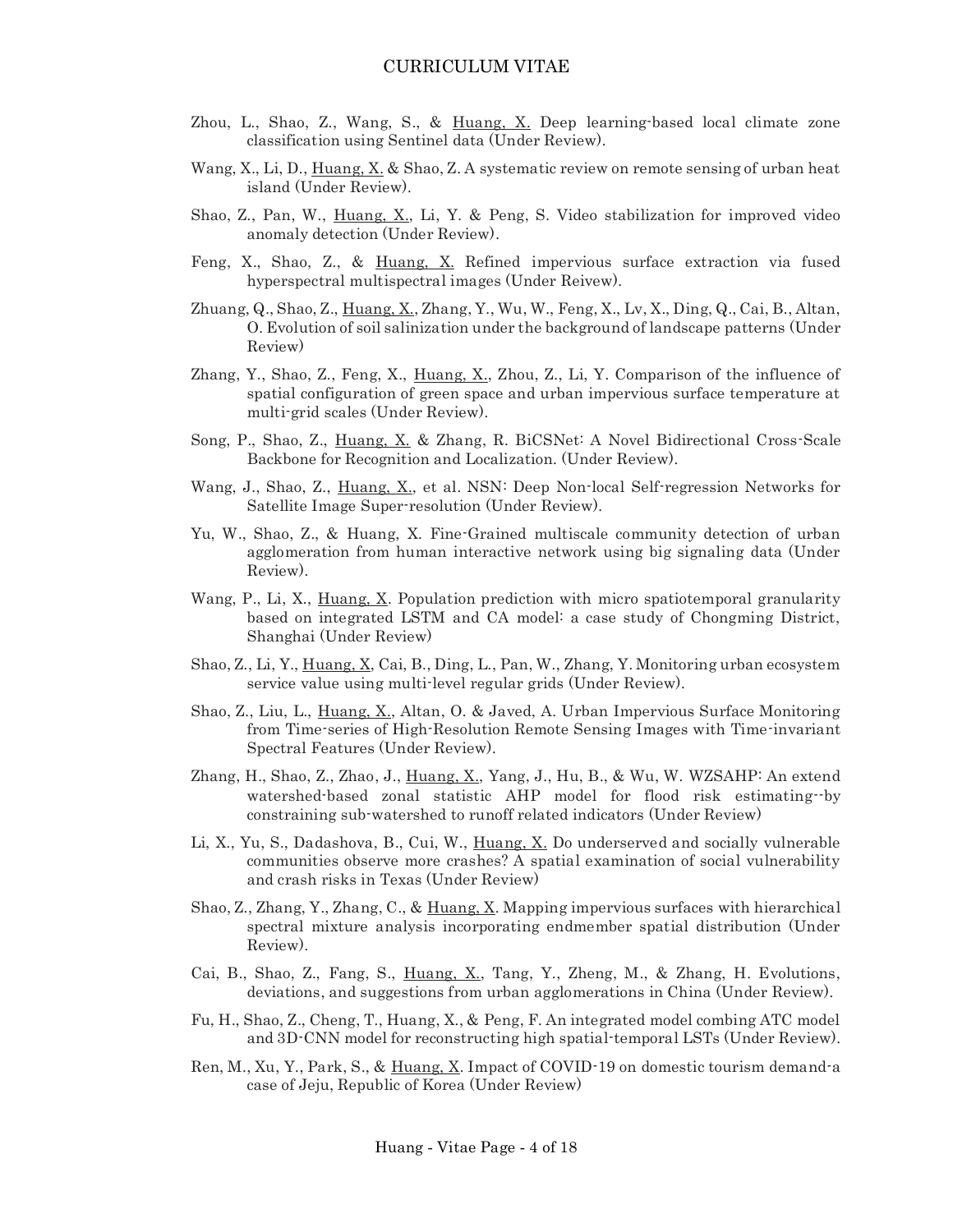- Ning, H., Li, Z., Wang, C., Hodgson, M., Huang, X., & Li, X. Surveying in the land cover maps coverted from street view images: a case study on sidewalk network extraction and width measuring for wheelchair users (Under Review).
- Zhang, R., Shao, Z., Li, D., Wang, J., Wang, Y. & Huang, X. Adaptive dense pyramid network for object detection in UAV imagery (Under Review).
- Gong, X., Peng, S., Lu, Y., Wang, S., Huang, X., & Ye, X. Social network analysis of nonprofits in disaster response: the case of Twitter during the COVID-19 pandemic in the United States (Under Review).
- He, Y., Connolly, M., Rhodes, C., Xu, R., Arreguin, M., Huang, X., & Wang, Z. Impacts of irrigation-climate interactions on soybean yields in Arkansas Delta (Under Review).
- Li, H., Mao, D., Li, X., Wang, Z., Yan, H., & Huang, X. China achieved effective control on Spartina alterniflora invasion from 2015 to 2020 (Under Review).
- Li, X., Martin, M., Samant, S., Dadashova, B., & Huang, X. Toward a crowdsourcing solution to estimate border crossing times using market-available connected vehicle data (Under Review).
- Li, H., Jia, M., Li, X., Wang, Z., & Huang, X. Quantification of changes in ecosystem service in Liaoning Province, China as a result of climate variability and land cover change (Under Review).
- Li, H., Mao, D., Li, X., Wang, Z., Jia, M., Huang, X., & Xiang, H. Assessing the impact of diverse policies on ecosystem services in the Liaoning Province, China (Under Review).
- Xing, R., Zhu, L., Du, W., Wells, M., Sun, Y., Huang, X., Wei, H., Huang, Z., Liu, P., and & Rao, J. A Novel Approach for Volatility Prediction with Financial News (Under Review).
- Huang,  $X^{\dagger}$ , Zhu, D., Zhang, F., Liu, T., Li, X., & Zou, L (2021). Sensing population distribution from satellite imagery via deep learning: model selection, neighboring effect, and systematic biases. doi: [10.1109/JSTARS.2021.3076630.](http://dx.doi.org/10.1109/JSTARS.2021.3076630) 2021
	- Huang,  $X_t^{\dagger}$ , Lu, J., Gao, S., Wang, S., Liu, Z., & Han, X. (2021). Staying at home is a privilege: evidence from fine-grained mobile phone location data in the U.S. during the COVID-19 pandemic. Annals of American Association of Geographers. doi: [10.1080/24694452.2021.1904819.](https://www.researchgate.net/deref/http%3A%2F%2Fdx.doi.org%2F10.1080%2F24694452.2021.1904819?_sg%5B0%5D=Cp9A0FYV5shKIGb1suqEBIjIOaIXHme-xzlhAWqlmin-sOgxTu-9Exm5ZhqkGMCUI3ohgORX0Va3RrnFHbmBdsL_sg.UK2n5MlbJ7xeRFMc5JcXz3te-L2rcPlAW4uTfy41Qrl0Cnsau_litoqH08N3ABTvLTkcVFurY40rO7CUvgQPRQ)
	- Huang,  $X_t$ <sup>†</sup>, Li, Z., Jiang, Y., Ye, X., Deng, C. Zhang, J., & Li, X. (2021). The Characteristics of multi-source mobility datasets and how they reveal the luxury nature of social distancing in the U.S. during the COVID-19 pandemic. *International Journal of Digital Earth*. doi[:10.1080/17538947.2021.1886358.](https://www.researchgate.net/deref/http%3A%2F%2Fdx.doi.org%2F10.1080%2F17538947.2021.1886358?_sg%5B0%5D=-uIJ7kN2Bdh3g1OqnLYGFlE2ccpM2MoEnJIH_shoaS5IFNHYnxtlS68yhmXKzCOKcjLxfM-Gy79iP--lKQeQd5mh4g.7jRHwCbUJWmGix4DsXnpSlClXDZGXbfQJ9N15OPbm9RlN5Ii4Ry9eX-Lvl5MZaRgofoyc1xz6aU2mq4q3AFRqA)
	- Li, Z., Huang, X., Ye, X., Jiang, Y., Yago, M., & Hodgson, M. Measuring global multi-scale place connectivity using geotagged social media data. *Scientific Reports*. doi: [10.1038/s41598-021-94300-7.](https://www.nature.com/articles/s41598-021-94300-7)
	- Li, Z., Huang, X., Hu, T., Ning, H., Ye, X., Huang, B., & Li, X. ODT FLOW: Extracting, Analyzing, and Sharing Multi-source Multi-scale Human mobility. *PLOS ONE*. doi: 10.1371/journal.pone.0255259.
	- Xu, D., Huang, X., & Li, Z. Multi-Exit Evacuation Simulation based on Deep Reinforcement Learning. (2021). *Transactions in GIS*. doi: [10.1111/tgis.12738.](https://www.researchgate.net/deref/http%3A%2F%2Fdx.doi.org%2F10.1111%2Ftgis.12738?_sg%5B0%5D=bs8B-VNc7LKgobKyI315tCLK1WoHM4GvJJVEPu0RqBlsuIKBnSyX2XKYj_KrqWUuLDfcfh1FjSxFN53iXynt3WQjQA.PNepMsLC-jAdf_8hSRu4RrGhEL1Af-K2fa3E4qIYyo11EwSPGuLefDdgtehs2NuezidxutIE9IVmIgJjq6Zd8g)
	- Jiang, Y., Huang, X., Li, Z. Spatiotemporal patterns of human mobility and its association with land use types during the COVID-19 in New York City using Twitter data. *ISPRS International Journal of Geo-Information*. doi: [10.3390/ijgi10050344](https://doi.org/10.3390/ijgi10050344).

Huang - Vitae Page - 5 of 18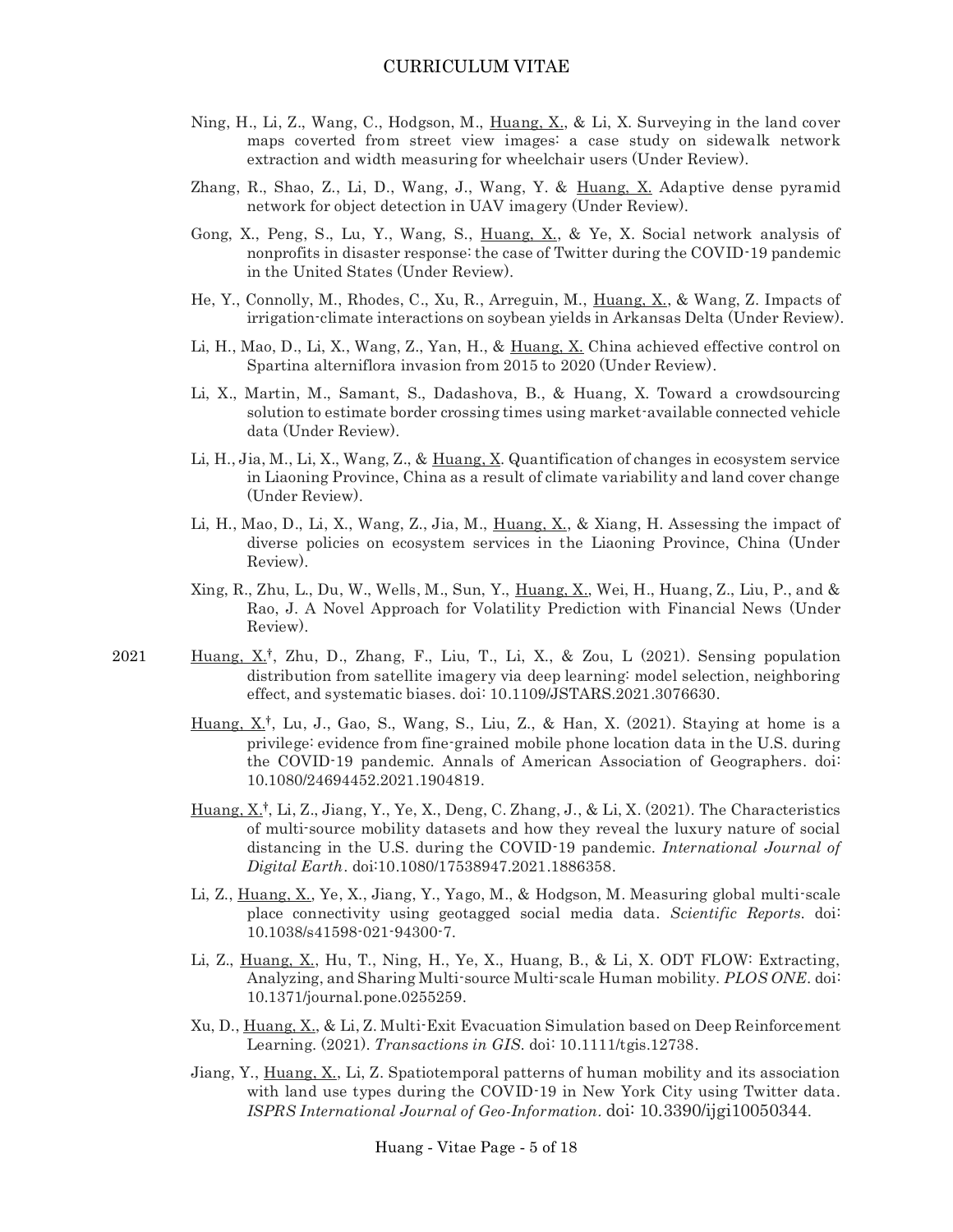- Wang, P., Huang, X., Mango, J., Zhang, D., Xu, D., & Li, X. A hybrid population distribution prediction approach integrating LSTM and CA models with micro spatiotemporal granularity: a case study of Chongming District, Shanghai. *ISPRS International Journal of Geo-Information*. doi: [10.3390/ijgi10080544.](http://dx.doi.org/10.3390/ijgi10080544)
- Shao, Z., Tang, Y., Huang, X., & Li, D. (2021). Monitoring Work Resumption of Wuhan in the COVID-19 Epidemic Using Daily Nighttime Light. *Photogrammetric Engineering & Remote Sensing*, 87(3), 195-204.
- Li, Y., Shao, Z., Huang, X., Peng, S., & Cai, B. Meta-FSEO: a meta-learning fast adaptation with self-supervised embedding optimization for few-shot remote sensing scene classification. *Remote Sensing*, 13(14), 2776.
- Wang, S., Noland, R. B., Huang, X. Does ridersourcing provide equal accessibility?. *Annals of American Association of Geographers* (Accepted).
- Ding, Q., Shao, Z., Huang, X., & Altan, O. DSA-Net: A novel deeply supervised attentionguided network for building change detection in high-resolution remote sensing images, *International Journal of Applied Earth Observation and Geoinformation*. doi: [10.1016/j.jag.2021.102591.](http://dx.doi.org/10.1016/j.jag.2021.102591)
- Lv, X., Shao, Z., Huang, X., Zhou, W., Ming, D., Wang, J., & Tong C. BTS: a binary tree sampling strategy for object identification based on deep learning. *International Journal of Geographical Information Science*. doi: 10.1080/13658816.2021.1980883.
- Zhang, S., Shao, Z., Huang, X., Bai, L., & Wang, J. An internal-external optimized convolutional neural network for arbitrary oriented object detection from optical remote sensing images. *Geo-spatial Information Science.* doi: [10.1080/10095020.2021.1972772.](http://dx.doi.org/10.1080/10095020.2021.1972772)
- Shao. Z., Ding, Q., Huang, X., & Altan Orhan. Improving urban land cover mapping with the fusion of optical and SAR data based on feature selection strategy. *Photogrammetric Engineering & Remote Sensing* (Accepted).
- Ding, Q., Shao, Z., Huang, X., & Altan, O. Monitoring, analyzing, and predicting urban surface subsidence: a case study of Wuhan City, China. *International Journal of Applied Earth Observation and Geoinformation*, doi.org/10.1016/j.jag.2021.102422.
- Wang, J., Shao, Z., Huang, X., Lu, T., & Zhang, R. A dual-path fusion network for pansharpening. *IEEE Transactions on Geoscienes and Remote Sensing.* doi: 10.1109/TGRS.2021.3090585.
- Hu, B., Xu, Y., Huang, X., Cheng, Q., Ding, Q., & Li, Y. Improving urban land cover classification with combined use of Sentinel-2 and Sentinel-1 data. ISPRS International Journal of Geo-information. doi: 10.3390/ijgi10080533.
- Wang, J., Shao, Z., Huang, X., Lu, T., Zhang, R., & Ma, J. Enhnaced image prior for unsupervised remote sensing super-resolution. *Neural Networks*, doi: 10.1016/j.neunet.2021.06.005.
- Tang, Y., Shao, Z., Huang, X., & Cai, B. Mapping Impervious Surface Areas using Timeseries Nighttime Light Data and MODIS Products. *Remote Sensing*, 13(10). doi: 10.3390/rs13101900.
- Wang, Z., Shao, Z., Huang, X., Wang, J., & Lu, T. Spatial-spectral cross attention network for hyperspectral image denoising. SSCAN: A Spatial-Spectral Cross Attention Network for Hyperspectral Image Denoising. *IEEE Geoscience and Remote Sensing Letters*. doi: [10.1109/LGRS.2021.3112038.](https://doi.org/10.1109/LGRS.2021.3112038)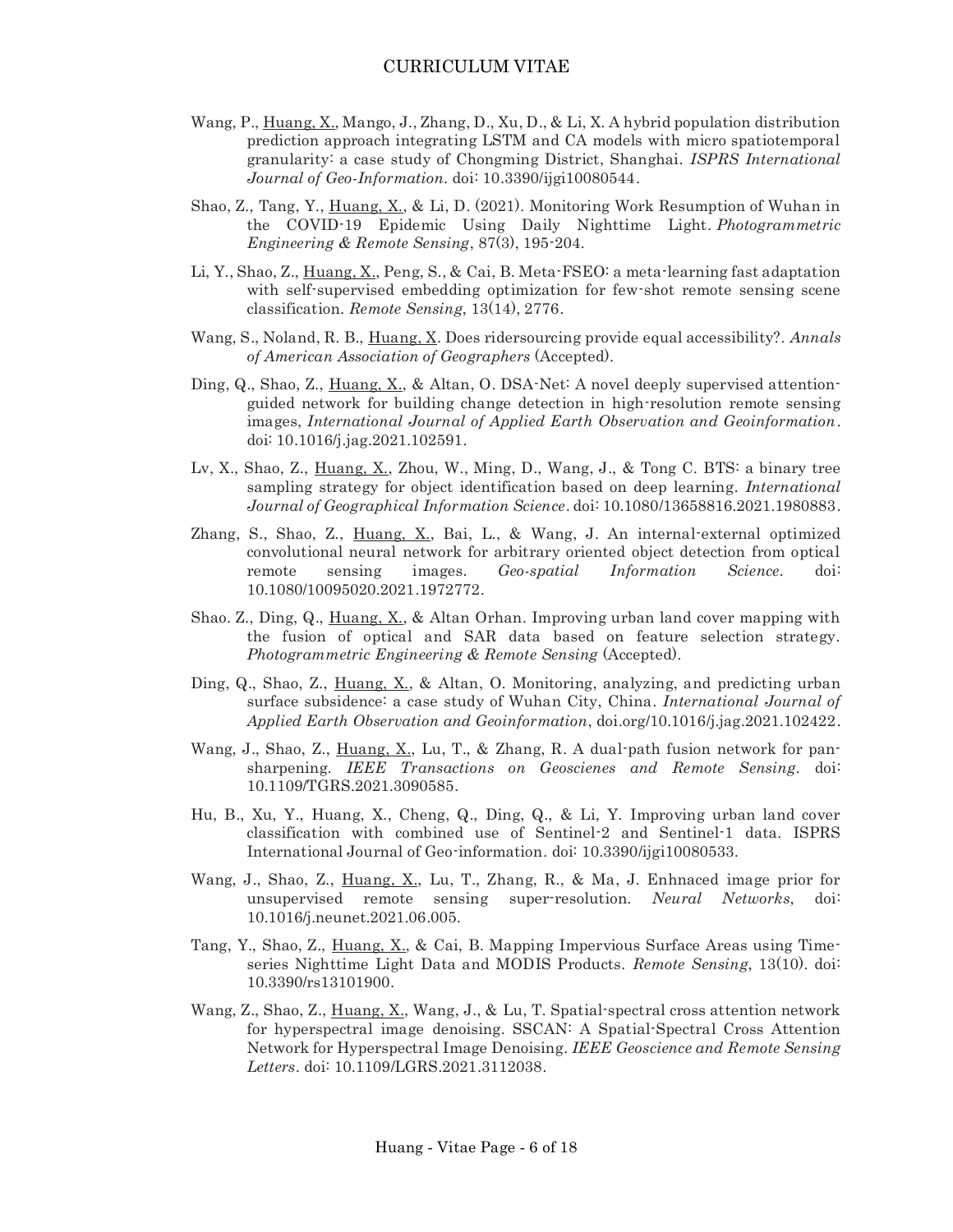- Wang, J., Shao, Z., Huang, X., Lu, T., Zhang, R., & Lv, X. Spatio-temporal pooling for action recognition in videos. *Neurocomputing*. doi: [10.1016/j.neucom.2021.04.071.](http://dx.doi.org/10.1016/j.neucom.2021.04.071)
- Li, C., Shao, Z., Zhang, L.,  $\underline{Huang, X.}$ , & Zhang, M. (2021). A comparative analysis of indexbased methods for impervious surface extraction using multi-seasonal Sentinel-2 satellite data. *IEEE Journal of Selected Topics in Applied Earth Observations and Remote Sensing*. doi: [10.1109/JSTARS.2021.3067325.](https://www.researchgate.net/deref/http%3A%2F%2Fdx.doi.org%2F10.1109%2FJSTARS.2021.3067325?_sg%5B0%5D=WmOMBn62bmtr64MaRLdoGcUpJf_-bUgYPo92H_3XvfZUpVfxnMWzEEsFSmylxSIh3JraugeB40-meooWjPUdMNVBaQ.1XYK5Nm9gC8Jb6sBiwaJaO5sT8Qs1Qd1-g1fzx_GBWhMbcLXVwMey0j8Erg-BtcZ8R3H2xXfbAT47D1bmT3qaw)
- Zhuang, Q., Shao, Z., Huang, X., Zhang, Y., Wu, W., Feng, X., Lv, X., Ding, Q., Cai, B., & Altan, O. Evolution of soil salinization under the background of landscape patterns in the irrigated northern slopes of Tianshan Mountains, Xinjiang, China. *CATENA.* doi: [10.1016/j.catena.2021.105561.](http://dx.doi.org/10.1016/j.catena.2021.105561)
- Shao, Z., Gu, Y., Huang, X., Fu, Y., Gao, Y., & Fan, Y. Assessing the impact of land use changes on net primary productivity in Wuhan, China, Photogrammetric Engineering & Remote Sensing (Accepted).
- Shao, Z., Zhou, Z., Huang, X., & Zhang, Y. (2021). MRENet: Simultaneous Extraction of Road Surface and Road Centerline in Complex Urban Scenes from Very High-Resolution Images. Remote Sensing, 13(2), 239. doi:10.3390/rs13020239.
- Martin, Y., Li, Z., Ge, Y., & Huang, X. Towards real-time population estimates: introducing Twitter daily estimates of residents and non-residents at the county level. *Social Sciences*. doi:10.3390/socsci10060227.
- Cai, B., Shao, Z., Fang, S., Huang, X., Huq, M., Tang, Y., Li, Y., Zhuang, Q. Finer-scale spatiotemporal coupling coordinate model between socioeconomic activity and ecoenvironment: a case study of Beijing, China. *Ecological Indicators*. doi: [10.1016/j.ecolind.2021.108165.](http://dx.doi.org/10.1016/j.ecolind.2021.108165)
- Li, X., Xu, H, Huang, X., Guo, C., Kang, Y., & Ye, X. Emerging Urban-Geo Data Sources to Reveal Human Mobility Dynamics During the COVID-19 Pandemic: Opportunities and Challenges. *Computational Urban Sciences*. doi[: 10.1007/s43762-021-00022-x.](http://dx.doi.org/10.1007/s43762-021-00022-x)
- Shao, Z., Cheng, G., Li, D., Huang, X., Lu, Z. & Liu, J. Spatio-temporal-spectral-angular observation model that integrates observations from UAV and mobile mapping vehicles for better urban mapping. *Geo-spatial Information Science*. doi: 10.1080/10095020.2021.1961567.
- Liu, Z., Zhang, A., Yao, Y., Shi, W., Huang,  $X<sub>1</sub>$ , & Shen, X. (2021). Analysis of the performance and robustness of methods to detect base locations of individuals with geo-tagged social media data. *International Journal of Geographical Information Science*, 35(3), 609-627.
- Kupfer, J., Li, Z., Ning, H., & Huang, X. Using big data to track the effects of the COVID-19 pandemic on national park visitation. International Journal of Geo-information. doi: 10.3390/su13169366.
- Shao, Z., Wang, J., Lu, T., Zhang, R., Huang, X., & Lv, X. Internal and External Spatialtemporal Constraints for Person Reidentification. *Journal of Visual Communication and Image Representation*. doi: 10.1016/j.jvcir.2021.103302.
- Zhang, R., Newsam, S., Shao, Z., Huang, X., Wang, J. & Li, D. Multi-Scale Adversarial Network for Vehicle Detection in UAV Imagery. *ISPRS Journal of Photogrammetry and Remote Sensing*. doi:10.1016/j.isprsjprs.2021.08.002.
- Li, X., Ning, H., Dadashova, B., Ma, A., Kang, Y., Huang, X. Intersection Audit: An Effective Protocol to Identify Signalized Intersections by Mining Street View Images, Cartography and Geographic Information Science (Accepted).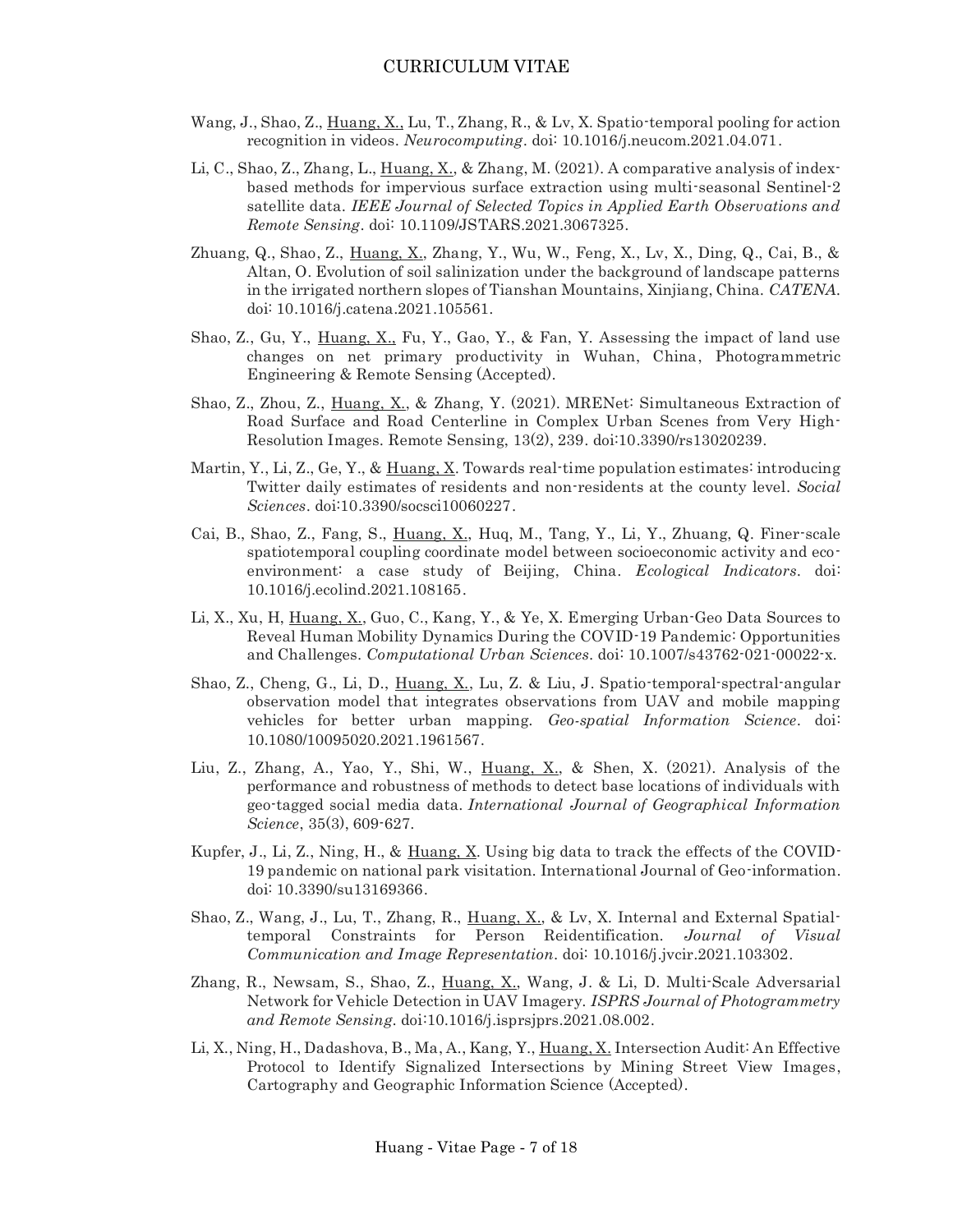- Hu, T., Wang, S., Luo, W., Zhang, M., Huang, X., Yan, Y., Liu, R., Ly, K., Kacker, V., She, B., Li, Z. Revealing public opinion towards COVID-19 vaccines with Twitter data in the United States: a spatiotemporal perspective. *Journal of Medical Internet Research*. doi: [10.2196/30854.](http://dx.doi.org/10.2196/30854)
- Hu, T., Wang, S.\*, She, B., Zhang, M., Huang, X.<sup>†</sup>, Cui, Y., Khuri, J., Hu, Y., Fu, X., Wang, X., Wang, P., Zhu, X., Bao, S., Guan, W., Li, Z. Human mobility data in the COVID-19 pandemic: characteristics, applications, and challenges. *International Journal of Digital Earth*, doi: 10.1080/17538947.2021.1952324.
- Ning, H., Ye, X., Wang, S., Li, Z., Wang, W., & Huang, X. Exploring the vertical dimension of street view image based on deep learning: a case study on lowest floor elevation estimation*. International Journal of Geographical Information Science*. doi: [10.1080/13658816.2021.1981334.](http://dx.doi.org/10.1080/13658816.2021.1981334)
- Shao, Z., Feng, X., Bai, L., Jiao, H., Jiao, H., Zhang, Y., Li, D., Fan, H., Huang, X., Ding, Y., Altan, O., & Saleemf, N. Monitoring and Predicting Desert Locust Plague Severity in Asia-Africa using Multi-source Remote Sensing Time-series data. *IEEE Journal of Selected Topics in Applied Observations and Remote Sensing.* doi: [10.1109/JSTARS.2021.3104936.](http://dx.doi.org/10.1109/JSTARS.2021.3104936)
- Huang, X., Li, Z., Jiang, Y., Li, X., & Porter, D. (2020). Twitter reveals human mobility dynamics during the COVID-19 pandemic. *PLOS ONE*, 15(11), e0241957. 2020
	- Huang,  $X_t^{\dagger}$ , Li, Z., Lu, J., Wang, S., Wei, H., & Chen, B. (2020). Time-series clustering for home dwell time during COVID-19: what can we learn from it?. *ISPRS International Journal of Geo-Information*, 9(11), 675.
	- Huang,  $X^{\dagger}$ , & Wang, C. (2020). Estimates of exposure to the 100-year floods in the conterminous United States using national building footprints. *International Journal of Disaster Risk Reduction*, doi: 10.1016/j.ijdrr.2020.101731.
	- Huang, X., Wang, C., Li, Z., & Ning, H. (2020). A 100 m population grid in the CONUS by disaggregating census data with open-source Microsoft building footprints. *Big Earth Data*, 10.1080/20964471.2020.1776200.
	- Xu, D., Huang, X., Li, Z., & Li, X. (2020). Local Motion Simulation using Deep Reinforcement Learning, *Transactions in GIS*, doi: 10.1111/tgis.12620.
	- Ning, H., Huang, X., Wang, C., & Li, Z. (2020). Detection new building construction in urban areas based on images of small unmanned aerial system. *Papers in Applied Geography*, doi: [10.1080/23754931.2019.1707108.](https://doi.org/10.1080/23754931.2019.1707108)
	- Zhang, R., Shao, Z., Huang, X., Wang, J., & Li, D. (2020). Object Detection in UAV Images via Global Density Fused Convolutional Network. *Remote Sensing*, 12(19), 3140.
	- Lu, J., Carbone, G. J., Huang, X., Lackstrom, K., & Gao, P. (2020). Mapping the sensitivity of agriculture to drought and estimating the effect of irrigation in the United States, 1950–2016. *Agricultural and Forest Meteorology*, 292, 108124.
- Huang, X<sup>†</sup>, Wang, C. Lu, J., & Ning, H. (2019). Understanding spatiotemporal development of human settlement in hurricane-prone areas on U.S. Atlantic and Gulf Coasts using nighttime remote sensing, *Natural Hazards and Earth System Sciences*, doi: 10.5194/nhess-19-2141-2019. 2019
	- Huang,  $X_t^{\dagger}$ , Wang, C. Li, Z., & Ning, H. (2019). Identifying disaster related social media for rapid response: a visual-textual fused CNN architecture. *International Journal of Digital Earth*, doi: 10.1080/17538947.2019.1633425.

Huang - Vitae Page - 8 of 18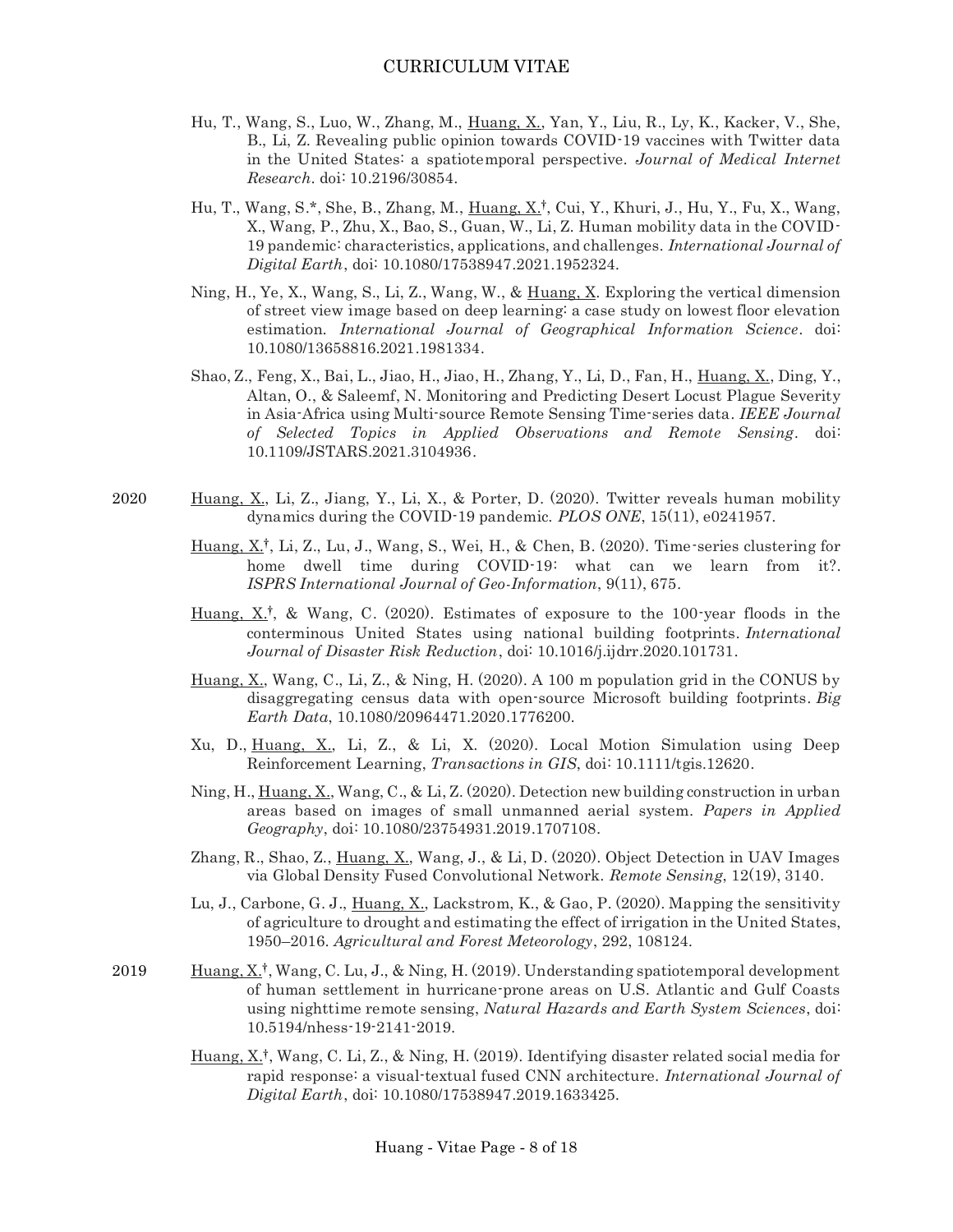- Huang,  $X^{\dagger}$ , Wang, C. Li, Z., & Ning, H. (2018). A visual-textual fused approach to automated tagging of flood-related tweets during a flood event. *International Journal of Digital Earth*, doi: 10.1080/17538947.2018.1523956. 2018
	- Huang,  $X^{\dagger}$ , Wang, C., & Li, Z. (2018). Reconstructing flood inundation probability by enhancing near real-time imagery with real-time gauges and tweets. *IEEE Transactions on Geoscience and Remote Sensing*, 56(8), 4691-4701.
	- Huang,  $X^{\dagger}$ , Wang, C., & Li, Z. (2018). A near real-time flood-mapping approach by integrating social media and post-event satellite imagery. *Annals of GIS*, 24(2), 113-123.
	- Wang, C., Li, Z., & Huang, X. (2018). Geospatial Assessment of Wetness Dynamics in the October 2015 SC Flood with Remote Sensing and Social Media. *Southeastern Geographer*, 58(2), 164-180.
	- Li, H., Wang, C., Huang, X., & Hug, A. (2018). Spatial Assessment of Water Quality with Urbanization in 2007–2015, Shanghai, China. *Remote Sensing*, 10(7), 1024.

#### Book Chapters (#5)

- Huang, X., Zhang, R., Li, X., Dadashova, B., Zhu, L., Zhang, K., Li, Y., & Shen, B. "Healthbased geographic information system for mapping and risk modeling of infectious diseases and COVID-19 to support spatial decision making". In *Translational Informatics -Prevention and Treatment of Viral Infections* (In press). 2021
	- Huang, X., Wang, S., Li, X., & Tullis, J. "The inequities in the U.S. exposed by the COVID-19 pandemic". In *Geospatial Stories of the Global COVID-19 Pandemic*. Springer Nature (In press).
	- Huang, X., Li, X., Yang, D., Zou, L. & Tullis, J. Challenges and opportunities of crowdsourcing geospatial data in Earth and human observations. In *GeoInformatics for Geosciences Advanced Geospatial Analysis using RS, GIS & Soft Computing* (In press)
	- Young, S. G., Datta, J., Kar, B., Huang, X., Williamson, M. D., Tullis, J. A. & Cothren, J. "Challenges and limitations of geospatial data and analyses in the context of COVID-19". In *Mapping COVID-19 in Space and Time* (pp. 65-76). Springer, Cham, doi: 10.1007/978-3-030-72808-3\_8.
- Huang, X., Wang, C., Li, Z., & Ning, H. A visual–textual fused approach to automated tagging of flood-related tweets during a flood event. In *Social Sensing and Big Data Computing for Disaster Management*. Routledge, doi: [10.4324/9781003106494-4.](http://dx.doi.org/10.4324/9781003106494-4) 2020

#### Peer Reviewed Conference Proceedings (#5)

- Wang, J., Shao, Z., Huang, X., Lu, T., Zhang, R. & Wang, Z. (2021). Unsupervised Remote Sensing Super-Resolution via Migration Image Prior. IEEE International Conference on Multimedia and Expo (ICME) 2021. [10.1109/ICME51207.2021.9428093.](https://doi.org/10.1109/ICME51207.2021.9428093) 2021
	- Wang, J., Shao, Z., Huang, X., Lu, T. & Zhang, R. (2021). Pan-sharpening via high-pass modification convolutional neural network. IEEE International Conference on Image Processing (ICIP) (In production).
- Huang,  $X^{\dagger}$ , Xu, D., Li, Z., & Wang, C. (2020). Translating multispectral imagery to nighttime imagery via conditional generative network. 2019 IEEE International Geoscience and Remote Sensing Symposium, Waikoloa, HI, USA, 2020, pp. 6758- 6761, doi: 10.1109/IGARSS39084.2020.9323669. 2020

Huang - Vitae Page - 9 of 18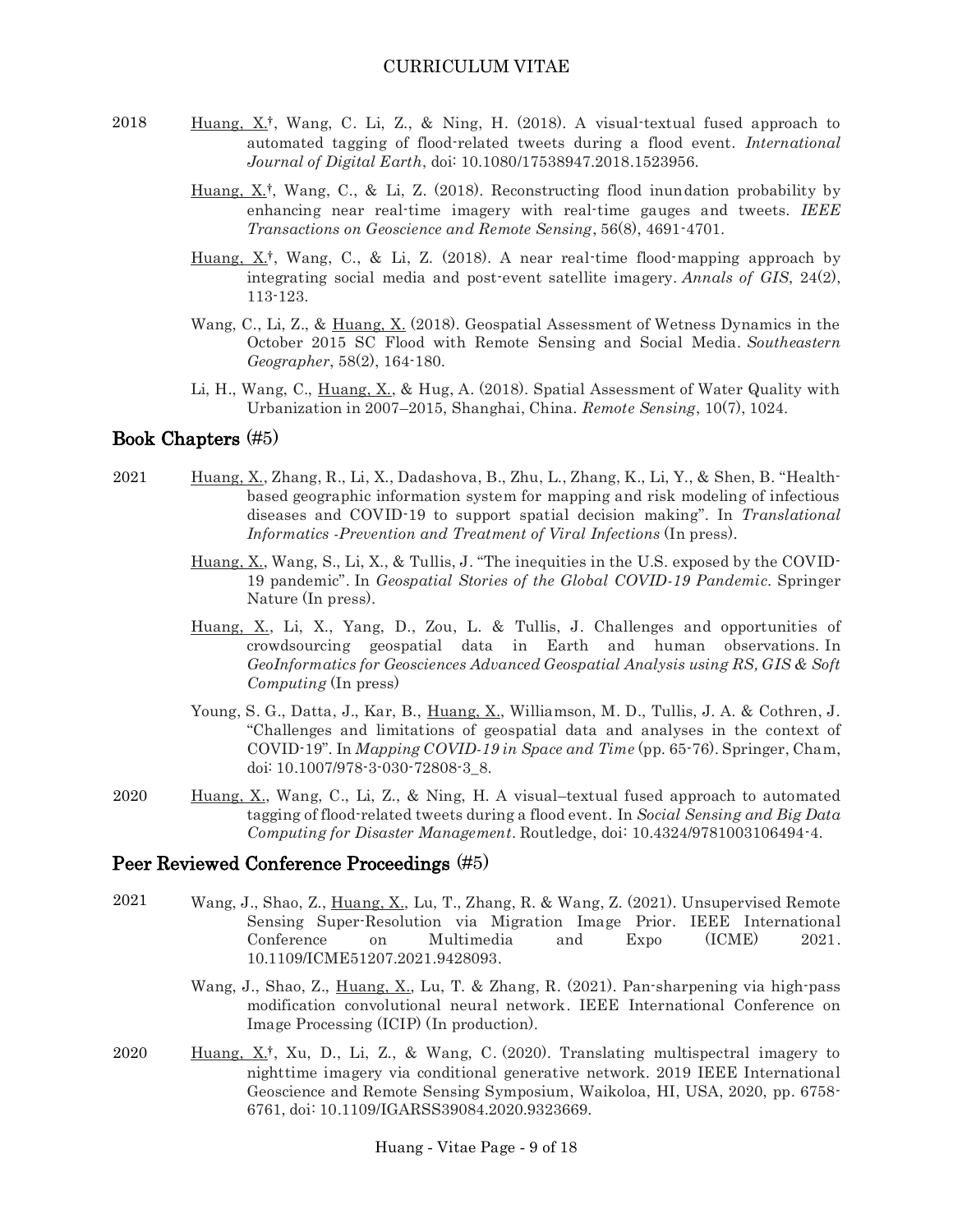- Huang,  $X^{\dagger}$ , Wang, C., & Li, Z. (2019). Linking picture with text: tagging flood relevant tweets for rapid flood inundation mapping. Proceedings of the International Cartographic Association, 2, 45, doi: 10.5194/ica-proc-2-45-2019. 2019
	- Huang,  $X_t^{\dagger}$ , Wang, C, & Li, Z. (2019). High-Resolution Population Grid in the CONUS using Microsoft Building Footprints: A Feasibility Study. Proceedings of the 3rd ACM SIGSPTIAL Workshop on Geospatial Humanities, doi: 10.1145/3356991.3365469.
	- Huang, X<sup>†</sup>, & Wang, C. (2019). Human settlement dynamics in hurricane-prone zones of CONUS: view from nighttime remote sensing perspective. 2019 IEEE International Geoscience and Remote Sensing Symposium, doi: [10.1109/IGARSS.2019.8899106.](https://doi.org/10.1109/IGARSS.2019.8899106)

## Other Publications (#3)

- Huang, X<sup>†</sup> (2020). Remote Sensing and Social Sensing for Improved Flood Awareness and Exposure Analysis in the Big Data Era. (Doctoral dissertation). Retrieved from [https://scholarcommons.sc.edu/etd/585.](https://scholarcommons.sc.edu/etd/585) 2020
- Huang,  $X^{\dagger}$  (2019). The fusion of remote sensing and social sensing in rapid flood mapping: motivation, opportunities and challenges, U.S. National Report (U.S. National Committee for the International Cartographic Association): [https://cartogis.org/usnc-ica/us-national-report/.](https://cartogis.org/usnc-ica/us-national-report/) 2019
- Huang, X<sup>†</sup> (2017). A Future Energy Harvesting Scenario for Georgia Tech Campus Using Photovoltaic Solar Panels and Piezoelectric Materials. MS-GIST Capstone Paper, Georgia Institute of Technology. 2017

# AWARDS, GRANTS, AND SCHOLARSHIPS

#### External Grants

- Russell Sage Foundation, Trustee Grants, Program: Social, Political, and Economic Inequality. PI (with Co-PIs Bo Zhao and Rui Liu). Project: *Assessing the transition in social/spatial fabrics and the uneven impact of COVID-19 on vulnerable populations and businesses via big geospatial data (\$175,000)* Pending
- NASA SMD Computational and Information Sciences and Technology Office . Co-PI (with PI Di Yang). Project: *Assessing and Qualifying Citizen Science Labeling for Training Data for GLOBE Observer Mosquito and Land Cover Protocols Improving Data Quality within the GLOBE Observer Community (\$93,824)* 2021
- NASA EPSCoE Research Infrastructure Development (RID). Co-PI (with PI Yaqian He and Co-PI Matthew Connolly). Project*: Quantifying impacts of irrigation and the consequent climate variability on crop yield in North Arkansas. (\$40,000)* 2021
- Travel Grant, Japan Local Organizing Committee to the International Cartographic Association, for the participation in the bi-annual International Cartographic Conference (ICC 2019). (¥100,000) 2019

Travel Grant, U.S National Committee (USNC) to the International Cartographic Association, for the participation in the bi-annual International Cartographic Conference (ICC 2019). (\$2000)

#### Internal Grants

The SPARC Graduate Research Grant, sponsored by the Office of the Vice President for Research, University of South Carolina. Co-PI. Funded project: *A Deep Learning Supported Flood Mapping Framework that Integrates Remote Sensing and Social Sensing*. (\$5000) 2019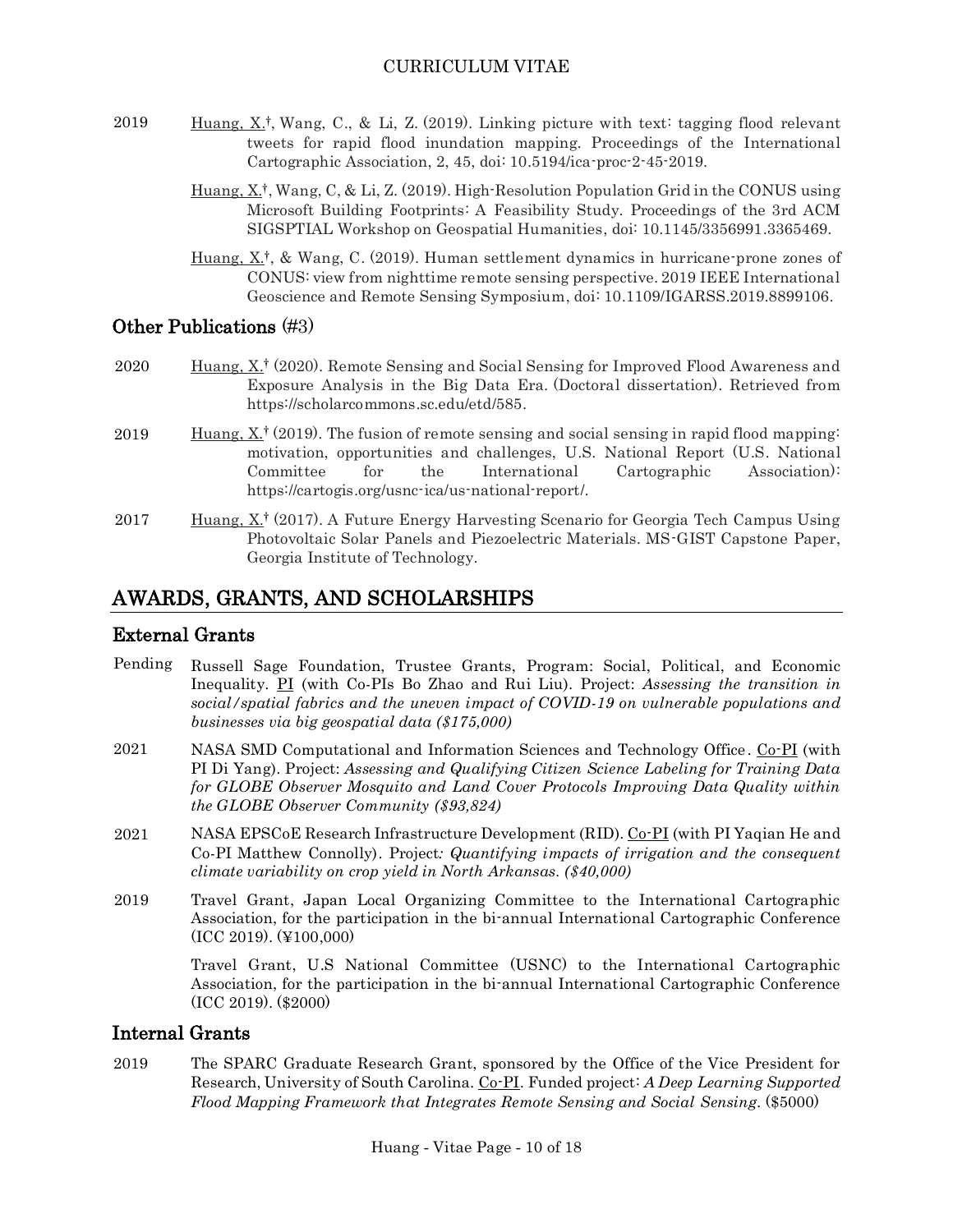Teaching Resource Development Grant, Center for Teaching Excellence, University of South Carolina. (\$750)

#### Awards, Honors, and Fellowships

Second Place in Student Paper Competition, the 42nd of the Applied Geography Conference, Charlotte, NC, October 23-25. 2019

Breakthrough Graduate Scholar, University of South Carolina.

The Paul E. Lovingood Graduate Research Award.

Second Place in Robert Raskin Student Paper Competition, American Association of Geographers (AAG) Cyberinfrastructure Specialty Group (CISG), Washington, DC, April 3- April 7.

- Second Place in Remote Sensing Specialty Group (RSSG) Student Paper Competition, American Association of Geographers (AAG), New Orleans, LA, April 10-April 14. 2018
- First Place Student Paper Award, the 25th International Conference on GeoInformatics, Buffalo, OH, August 3. 2017
- National Second-Class Scholarship, Wuhan University (WHU). (\$500) 2013
- National Second-Class Scholarship, Wuhan University (WHU). (\$500) 2012

## CONFERENCES

#### Selected Oral Presentations (\* for presenting author)

- Huang, X.\*. 2021. *Sensing population distribution from satellite imagery via deep learning: model selection, neighboring effect, and systematic biases*, American Association of Geographers (AAG) Annual Meeting, New York City, NY, February 25-March 1 (forthcoming). 2022
- Wang, S.\*, Liu, Y, Li, Z., Huang, X., & Hu, T. 2021. *The impact of the COVID-19 pandemic on mental health in Australia: spatial disparity, social inequity, and unbalanced healthcare access*. The Regions, Economy and Society in the Post-COVID World Online Conference, Cambridge Journal of Regions, Economy and Society, September 17. 2021
	- Sharman, G. \*, Johnson, I., Huang, X., & Szymanski, E. Predicting sand mineralogy within cordilleran orogenic systems: machine learning applied to a global database of modern-pleistocene sand samples. 2021 Geological Society of America Annual Conference, Portland, OR, October 10-13*.*
	- Wang S.\*, Wang, R., Huang, X., & Li, Z. 2021. *An analytical framework to evaluate the effect of COVID-19 on the restaurant industry: a study of New York City*. International Symposium on Geospatial Approaches to Combating Covid-19, Florence, Italy, December 13-14.
	- Huang, X.\*. 2021. *COVID-19 exposes the long-standing social inequity issues in the U.S.,* Symposium on Human Dynamics Research: Emerging Urban-Geo Big Data in Transportation Research, American Association of Geographers (AAG) Annual Meeting, April 11 (virtual).
	- Wang, S. \*, Noland, R., & Huang, X. 2021. *Does ridersourcing provide equitable accessibility?*. 2021 Association of Collegiate Schools of Planning (ACSP) Annual Conference, Miami, FL, October 7-9.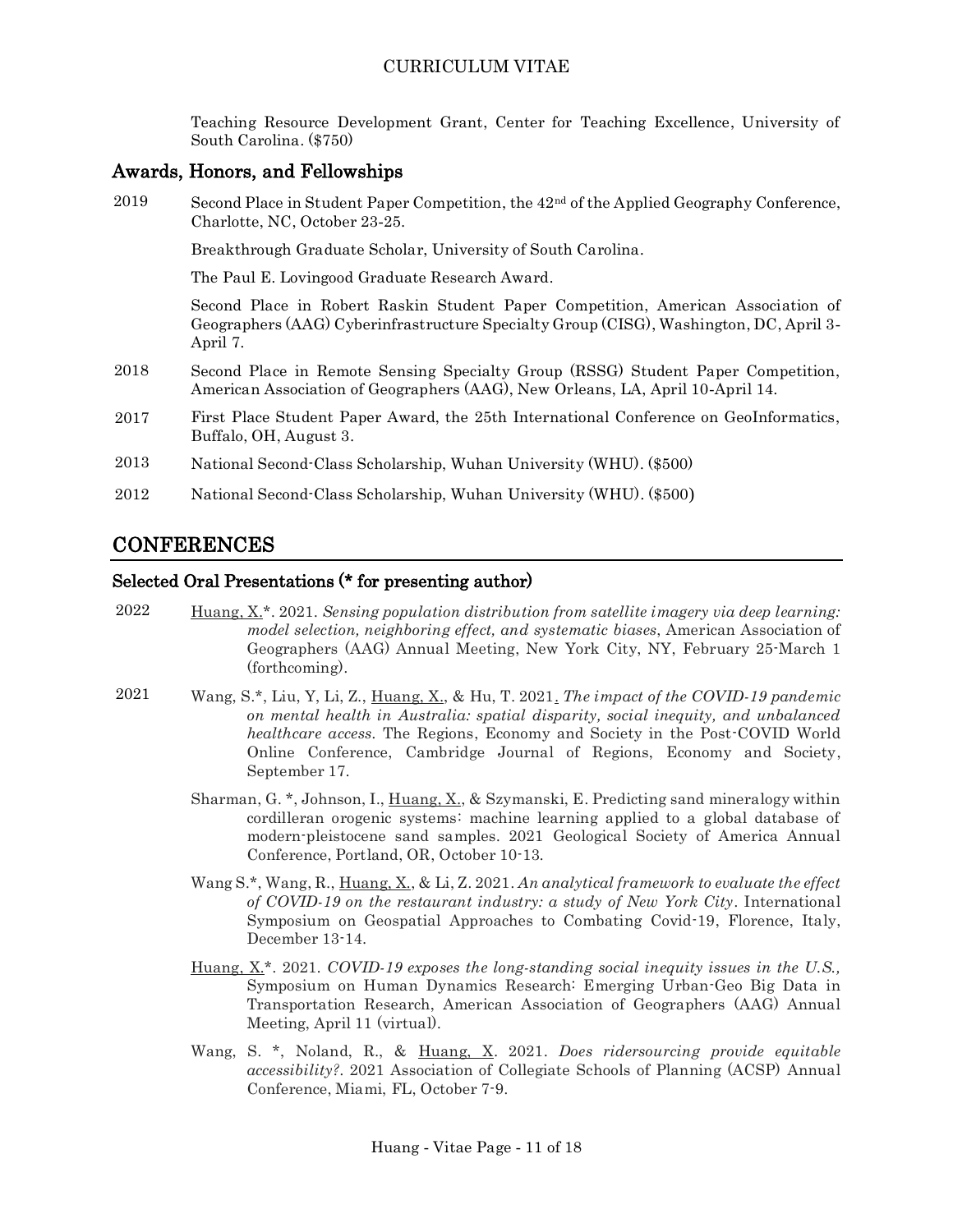- Sharman, G. \*, Johnson, I, Huang, X., & Syzmanski, E. 2021. *Predicting sand mineralogy within Cordilleran orogenic systems: Machine learning applied to a global database of modern-Pleistocene sand samples.* 2021 Geological Society of America Annual Conference, Portland, OR, October 10-13*.*
- Johnson, I. \*, Sharman, G., Huang, X., & Syzmanski, E. 2021.*Machine learning applied to petrographic database: introducing the global prediction of sand minerology (GloPrSM).* 2021 Geological Society of America Annual Conference, Portland, OR, October 10-13*.*
- Wang, S. \*, Noland, R., & Huang, X (invited). 2021. *Does ridersourcing provide equitable accessibility?*. Invited presentation at the 2021 World Symposium on Transport and Land Use Research (WSTLUR) conference, August 9-13 (virtual).
- Huang, X.\*, Xu, D., Li, Z., & Wang, C. 2020. *Translating multispectral imagery to nighttime imagery via conditional generative advisarial network*. 2020 IEEE International Geoscience and Remote Sensing Symposium, Waikoloa, Hawaii, USA, July 19 - July 24 (virtual).
- Huang, X.\* (invited panelist). 2019. *Deep learning in social media retrieval for rapid flood mapping.* U.S. Geological Survey: leveraging Crowdsourcing, Citizen Science, and Social Media to Produce Volunteer Geographic Information (VGI) for Hazard Science, Disaster Research, and Emergency Management, D.C, April 6. 2019
	- Huang, X.\* (invited speaker). 2019. *Combining virtual geographic environment and fieldwork to promote efficient learning in Geography*. Oktoberbest: A Celebration of Teaching, UoSC Russell House, October 18.
	- Huang, X.\*, & Wang, C. 2019. *Social media data mining in supporting rapid flood inundation mapping*. The 74th Annual Meeting of SouthEastern Division of the American Association of Geographers, Wilmington, NC, November 24 - 25.
	- Huang, X.\*. 2019. *Generating population grid in the CONUS by disaggregating census population with Microsoft building footprints*. The 74th Annual Meeting of SouthEastern Division of the American Association of Geographers, Wilmington, NC, November 24 - 25.
	- Huang, X.\*, Wang, C., & Li, Z. 2019. *High-Resolution Population Grid in the CONUS using Microsoft Building Footprints: a feasibility study*. The 3rd ACM SIGSPTIAL Workshop on Geospatial Humanities, Chicago, IL, November 5 - 8.
	- Huang, X.\*. 2019. *A high-resolution population grid in the CONUS based on Microsoft building footprints and its potentials in hazard studies*. Applied Geography Conference, Charlotte, NC, October 23 - 25.
	- Huang, X.\*, Wang, C., & Li, Z. 2019. *Linking picture with text: tagging flood relevant tweets for rapid flood inundation mapping*, 2019 International Cartographic Conference, Tokyo, Japan, July 15 - 20.
	- Huang, X.\*, Li, Z, & Wang, C. 2019. *Identifying disaster related social media for rapid response: a visual-textual fused approach*, AAG Annual Meeting, AAG Cyberinfrastructure Specialty Group (CISG), DC, April 3 - 7.
	- Wang, C.\*, Morgan, G., Hodgson, M., Huang, X. 2019. *Drone based 3D Tree Structure Surveying on Earth Dams to Assist Dam Safety*. The 74th Annual Meeting of SouthEastern Division of the American Association of Geographers, Wilmington, NC, November 24 - 25.

2020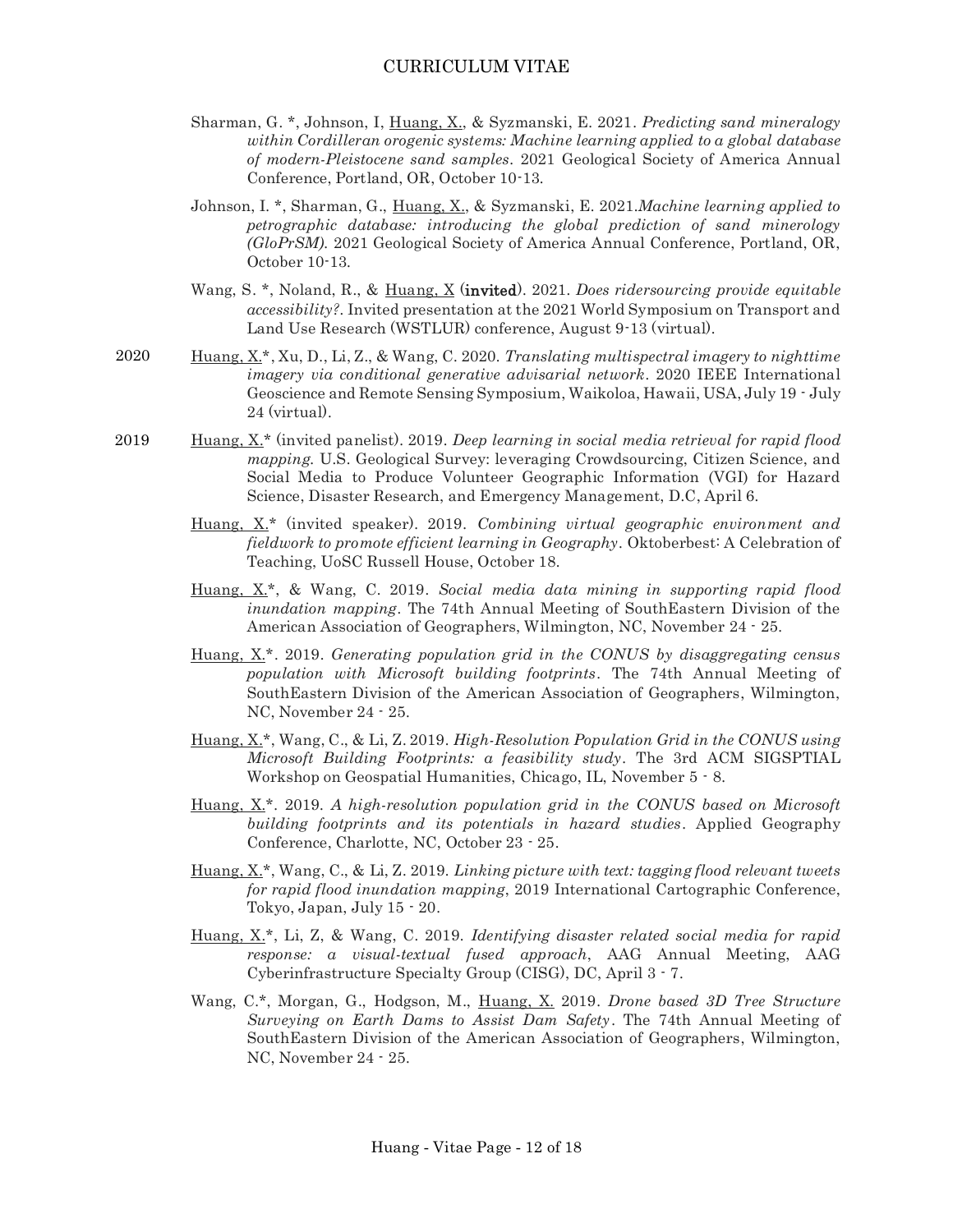- Wang, C.\*, & Huang, X. 2018. *Integration of social sensing and remote sensing for situation awareness of coastal floods*. The 3rd Conference of Digital Belt and Road (DBAR), Tengchong, Yunnan Province, China, December 5 - 7. 2018
	- Wang, C.\*, & Huang, X. 2018. *Rapid flood inundation mapping via integrated social sensing and Earth sensing*. 2018 SEDAAG Annual Meeting, Johnson City, TN, November 8 - 19.
	- Wang, C.\*, & Huang, X. 2018. *Rapid flood inundation reconstruction by integrating social media and satellite imagery*. Applied Geography Conference, Kent, OH, October 31 – November 2.
	- Huang, X.\*, Wang, C., & Li, Z. 2018. *Reconstructing flood inundation probability by enhancing near real-time imagery with real-time gauges and tweets*, AAG Annual Meeting, Remote Sensing Specialty Group (RSSG), New Orleans, LA, April 13.
- Huang, X.\*, Wang, C., & Li, Z. 2017. *A near real-time flood mapping approach by integrating social media and post-event satellite imagery*, The 25th International Conference on GeoInformatics, Buffalo, OH, August 3. 2017

# MEDIA COVERAGE

- Article titled *"Staying at Home Is a Privilege: Evidence from Fine-Grained Mobile Phone Location Data in the United States during the COVID-19 Pandemic"* published on the Annals of American Association of Geographers has been covered by more than 20 news outlets. Some selected media outlets are listed below: 2021
	- Taylor & Francis Breaking research, "*Data from 45 million mobile users further confirms poorer communities less able to follow 'stay at home' COVID rules*", [https://newsroom.taylorandfrancisgroup.com/data-from-45-million-mobile-users](https://newsroom.taylorandfrancisgroup.com/data-from-45-million-mobile-users-further-confirms-poorer-communities-less-able-to-follow-stay-at-home-covid-rules/)[further-confirms-poorer-communities-less-able-to-follow-stay-at-home-covid-rules/](https://newsroom.taylorandfrancisgroup.com/data-from-45-million-mobile-users-further-confirms-poorer-communities-less-able-to-follow-stay-at-home-covid-rules/)
	- METRO, "*Poor people more likely to be forced to ignore stay-at-home orders than the rich",* [https://metro.co.uk/2021/06/02/poorer-citizens-broke-lockdown-more-frequently](https://metro.co.uk/2021/06/02/poorer-citizens-broke-lockdown-more-frequently-smartphone-data-shows-14699764)[smartphone-data-shows-14699764.](https://metro.co.uk/2021/06/02/poorer-citizens-broke-lockdown-more-frequently-smartphone-data-shows-14699764)
	- Medical News, "*Low-wage earners could not afford to comply with stay-at-home orders during lockdown*", [https://www.news-medical.net/news/20210602/Low-wage-earners](https://www.news-medical.net/news/20210602/Low-wage-earners-could-not-afford-to-comply-with-stay-at-home-orders-during-lockdown.aspx)[could-not-afford-to-comply-with-stay-at-home-orders-during-lockdown.aspx](https://www.news-medical.net/news/20210602/Low-wage-earners-could-not-afford-to-comply-with-stay-at-home-orders-during-lockdown.aspx)
	- Verywell-health, "*Study: Stay-at-Home COVID Orders Were a Luxury Many Couldn't Afford*", [https://www.verywellhealth.com/stay-at-home-orders-low-income-covid19-](https://www.verywellhealth.com/stay-at-home-orders-low-income-covid19-5187273) [5187273](https://www.verywellhealth.com/stay-at-home-orders-low-income-covid19-5187273)
	- Medical press, "*Data from 45 million mobile users further shows poorer people less able to stay at home COVID rules",* [https://medicalxpress.com/news/2021-05-million](https://medicalxpress.com/news/2021-05-million-mobile-users-poorer-people.html)[mobile-users-poorer-people.html](https://medicalxpress.com/news/2021-05-million-mobile-users-poorer-people.html)
	- Big News Network, "*Poorer people less able to stay at home amid COVID-19",*  [https://www.bignewsnetwork.com/news/269666910/poorer-people-less-able-to-stay-at](https://www.bignewsnetwork.com/news/269666910/poorer-people-less-able-to-stay-at-home-amid-covid-19)[home-amid-covid-19](https://www.bignewsnetwork.com/news/269666910/poorer-people-less-able-to-stay-at-home-amid-covid-19)
- Research highlight by the Spatial Analysis and Modeling Specialty Group (SAM) in American Association of Geographers, "*100-year Flood Exposure in the Conterminous United States Using National Building Footprints*". [https://docs.wixstatic.com/ugd/4a5b75\\_9434b078133b45e0b5dba453e075fe40.pdf](https://docs.wixstatic.com/ugd/4a5b75_9434b078133b45e0b5dba453e075fe40.pdf) 2019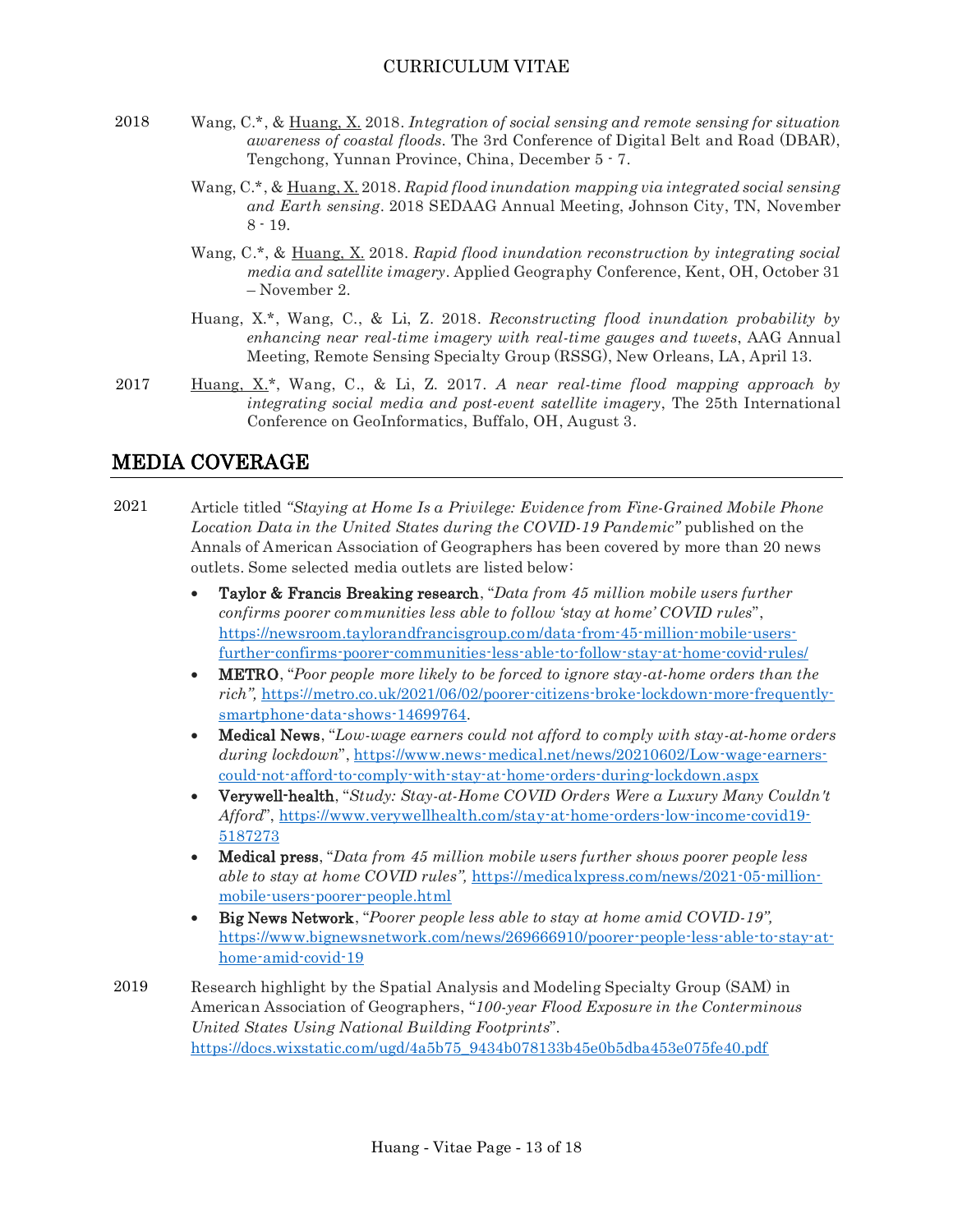Research highlight by the Hazards, Risks, and Disaster Specialty Group (HRD) in the American Association of Geographers: "Human settlement in hurricane-prone areas". [https://docs.wixstatic.com/ugd/4a5b75\\_2b88057e41c9489483088b79018751a7.pdf](https://docs.wixstatic.com/ugd/4a5b75_2b88057e41c9489483088b79018751a7.pdf)

Research highlight by the Applied Geography Specialty Group (AGSG) in the American Association of Geographers, "*Human Settlement in Hurricane-Prone Zones is Revealed by Nighttime Remote Sensing*".

[https://docs.wixstatic.com/ugd/4a5b75\\_2c6511375189498ba6287fc53af0f18c.pdf](https://docs.wixstatic.com/ugd/4a5b75_2c6511375189498ba6287fc53af0f18c.pdf)

Research highlight by the Cyberinfrastructure Specialty Group (CISG) in American Association of Geographers, "*Visual-textual fused CNN architecture for rapid disaster related social media retrieval*. [https://docs.wixstatic.com/ugd/4a5b75\\_cca08cb9c381485eb9fac8bc32f341f0.pdf](https://docs.wixstatic.com/ugd/4a5b75_cca08cb9c381485eb9fac8bc32f341f0.pdf)

## INVITED TALKS

*Home-dwelling time pattern mining based on optimized Random Forest algorithm*. Research seminar invited by Beijing University, Wuhan University (Geocomputation Center for Social Science), and East China University of Science and Technology (Lab for Urban and Regional Analysis), July 15 (virtual). 2021

> *The disparity in home-dwelling time during the COVID-19 pandemic in the U.S.* Joint Seminar invited by University of Maryland, Texas A&M University & University of Tennessee Transportation Engineering and Science Student Chapter, June 10 (virtual).

> *SafeGraph Social Distancing Metrics for COVID-19 Studies.* Invited by the Mobility Research Group of the China Data Lab and the Geo-computation Center for Social Sciences, Wuhan University, May 7 (virtual).

> *COVID-19 reveals the social inequity issue in the U.S.* Research Showcase invited by Placekey, May 21 (virtual)*.*

> *Sensing Population Distribution from Satellite Imagery via Deep Learning: Model Selection, Neighboring Effects, and Systematic Biases. GIScience Symposium Series No. 5 GeoAI,*  invited by Peking University, Institute of Geographic Sciences and Natural Resources Research (CAS), and Beijing Normal University, April 16 (virtual).

> *Disparity in compliance with social distancing policies during the COVID-19 pandemic: evidence from fine-grained mobile phone data.* Guest lecture for the Department of Geography, University of Utah, April 21 (virtual).

*Big mobility data reveal the luxury nature of social distancing and stay-at-home orders in the U.S. during the COVID-19 pandemic*. Research Seminar invited by Geoinsider, December 17 (virtual). 2020

> *Twitter and Disasters*. Guest speaker, invited by Texas A&M University Chinese School, November 14 (virtual).

> *Does social inequity stand in the way of the effective implementation of stay-at-home orders?*. Seminar presenter invited by SafeGraph, November 12 (virtual).

> *Big Geospatial Data in Assisting Disaster Assessment*. Research Colloquium, University of Arkansas, AR, February 14.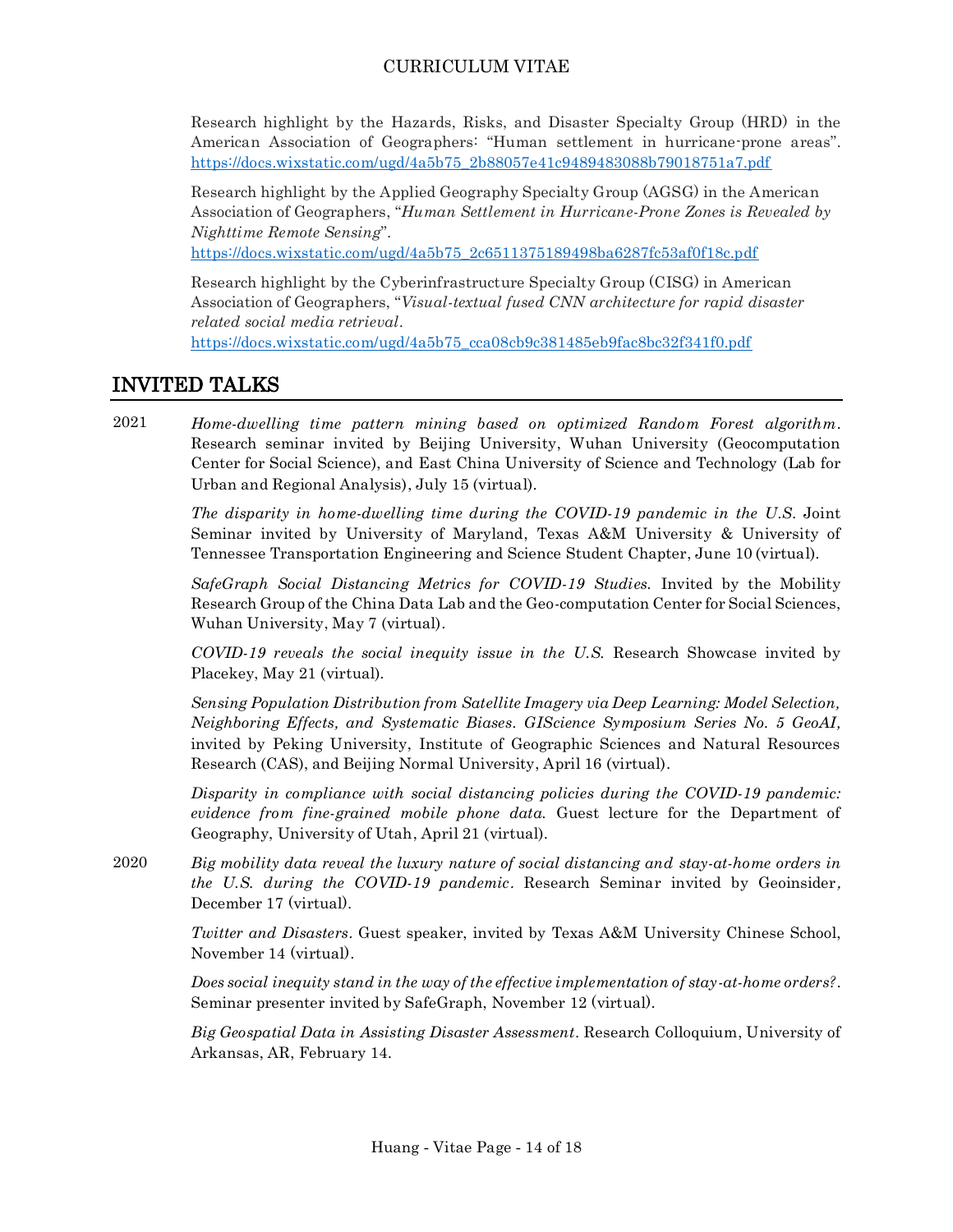*Sensing and Improving Rapid Flood Mapping through Social Media Data Mining*. Fall research seminar series in School of City & Regional Planning, Georgia Institute of Technology, Atlanta, GA, September 27. 2019

## TEACHING EXPERIENCE

#### University of Arkansas

*Introduction to Geodatabases (GEOS 3593/5593)* Course evaluation (out of 5): 2022 Spring: N/A 2022

> *Seminars in GIS (GEOS 5973)* Course evaluation (out of 5): 2022 Spring: N/A

*Geospatial Technologies Computational Toolkit* (GEOS 3103) Course evaluation (out of 5): 2021 Spring: N/A; 2021 Fall: N/A 2021

## University of South Carolina

*Geographic Information Systems* (GEOG 363) 2017-2018 Course evaluation (out of 5): 2018 Fall: 4.96

> *The Digital Earth* (GEOG 105) Course evaluation (out of 5): 2019 Fall: N/A; 2018 Summer: 5.0; 2018 Spring: 4.78; 2017 Fall: 4.73

## **SERVICE**

#### Served on Professional Committees

Program Committee Member, the 4th ACM SIGSPATIAL International Workshop on AI for Geographic Knowledge Discovery (GeoAI 2021), Beijing, China, November 5, 2021. 2021

> Award committee member, student paper competition, The 28th International Conference on Geoinformatic, Nanchang, Jiangxi Province, China, November 3-5.

> Program Committee Member, the 4th ACM SIGSPATIAL International Workshop on Advances on Resilient and Intelligent Cities (ARIC 2021), Beijing, China, November 5, 2021.

Program Committee Member, the 3rd ACM SIGSPATIAL International Workshop on Advances in Resilient and Intelligent Cities (ARIC 2020), Seattle, Washington, November 3, 2020 2020

#### Organized Conference Sessions and Symposiums

Chair, Symposium on *Human Dynamics Research: Urban computational paradigms with shareable data, models, tools, and frameworks,* 2022 Annual Meeting of American Association of Geographers, New York City, NY, February 25-March 1. 2022

> Organizer, Symposium on *Human Dynamics Research: Advances in geo-big data in urban informatics*, 2022 Annual Meeting of American Association of Geographers, New York City, NY, February 25-March 1.

> Organizer, Harnessing mobility data for spatial knowledge discovery: recent advances and challenges, 2022 Annual Meeting of American Association of Geographers, New York City, NY, February 25-March 1.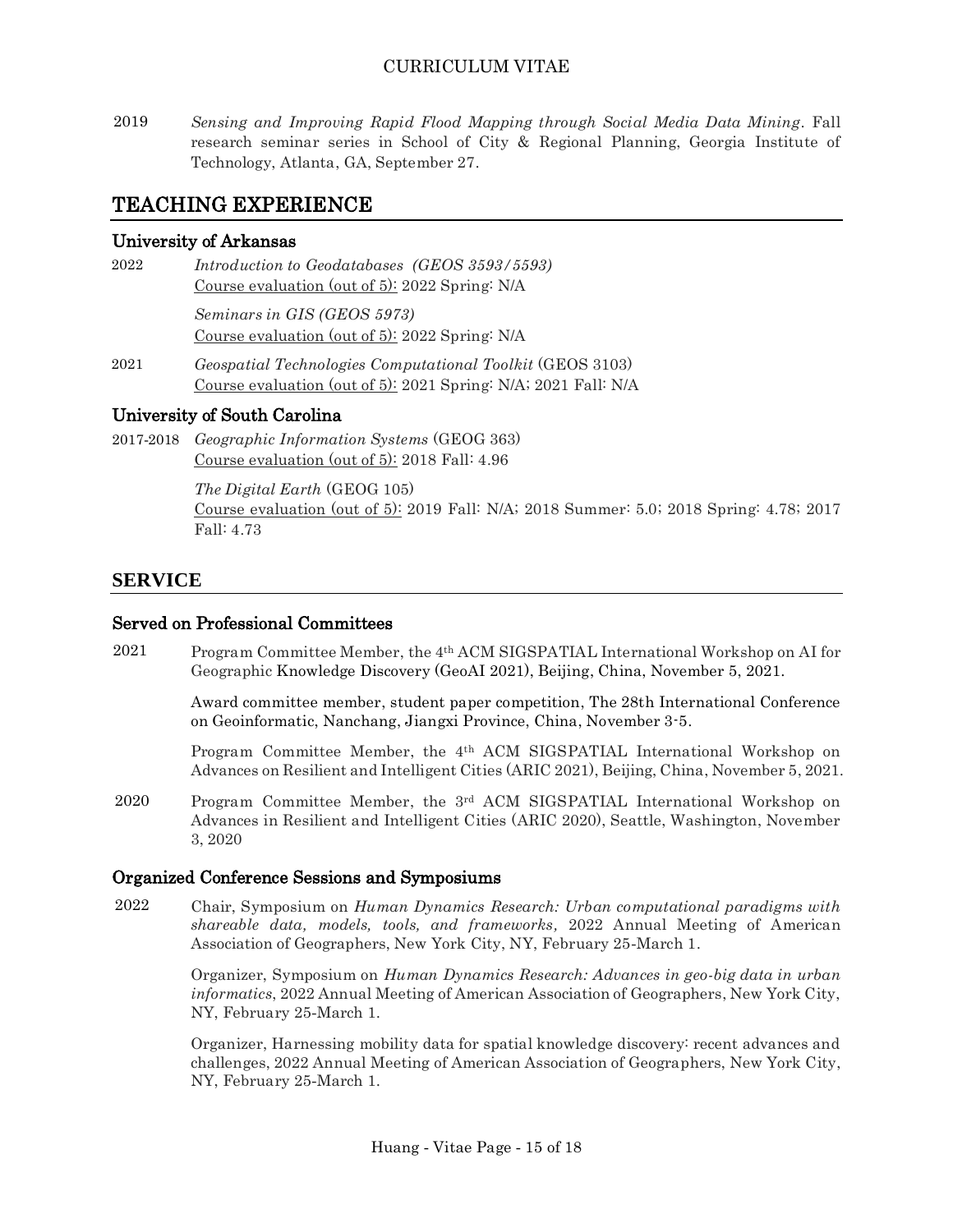Organizer, Symposium on *Human Dynamics Research: Human mobility in the Big Data era I*, 2022 Annual Meeting of American Association of Geographers, New York City, NY, February 25-March 1.

Organizer, Symposium on *Human Dynamics Research: Human mobility in the Big Data era II*, 2022 Annual Meeting of American Association of Geographers, New York City, NY, February 25-March 1.

Organizer, *GeoAI: Intelligent Geospatial Analytics*, 2022 Annual Meeting of American Association of Geographers, New York City, NY, February 25-March 1.

Organizer, Symposium on *Data-Intensive Geospatial Understanding in the Era of AI and CyberGIS*, 2022 Annual Meeting of American Association of Geographers, New York City, NY, February 25-March 1.

Co-Chair, Spatial and Temporal Thinking in Data-Driven Method: *Big Human Mobility Data and Urban Segregation.* Spatial Data Science Symposium, December 13-14, 2021 (virtual) 2021

> Organizer, Symposium on *Human Dynamics Research: Emerging Urban-Geo Big Data in Transportation Research*, 2021 Annual Meeting of American Association of Geographers, Seattle, WA, April 7-11.

Chair, Special Session: *Remote Sensing and Social Sensing for Improved Disaster Monitoring.* The 74th Annual Meeting of the Southeastern Division of the American Association of Geographers, Wilmington, NC, November 24-25 2019

#### Public Outreach

- Local volunteer reception, Wuhan local reception committee of *Association internationale des étudiants en sciences économiques et commerciales* (AIESEC) global volunteer program, Wuhan, China, June 10 - Augest 10. 2014
- International volunteer, *Association internationale des étudiants en sciences économiques et commerciales* (AIESEC) global volunteer program, Egypt, Africa, June 16 - Augest 3. 2013

International volunteer, *Association internationale des étudiants en sciences économiques et commerciales* (AIESEC) global volunteer program, Tunisia, Africa, May 15 - June 15.

Student investigator, Lake Management and Protection Program, Wuhan, Hubei Province, China. March 15 - September 27.

#### Editorial Board

*Frontiers Remote Sensing (Review Editor)* (2020-present) *Big Earth Data (Topic Editor)* (2020-present) *Computational Urban Science (Associate Editor)* (2020-present) *International Journal of Digital Earth (Editorial Board Member)* (2021-present)

#### Reviewer Board

Sustainability (2020-present)

#### Organized Journal Special Issues

*Computational Urban Science*: Promoting Urban Computational Paradigms with Shareable Data, Models Tools, and Frameworks. 2021

Huang - Vitae Page - 16 of 18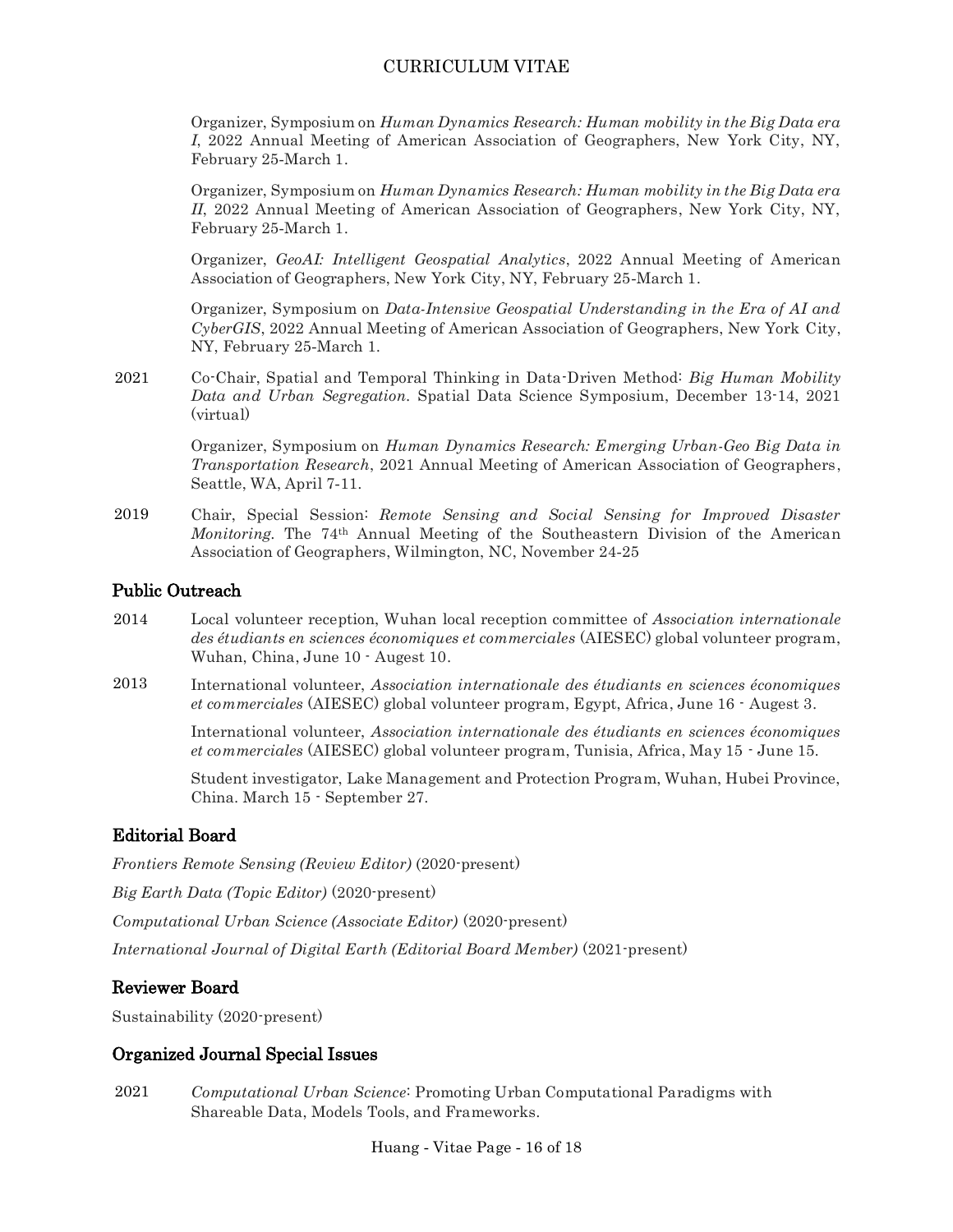*International Journal of Environmental Research and Public Health*: Spatial Analytics for COVID-19 Studies.

*Frontiers in Future Transportation:* Emerging Urban-Geo Big Data in Transportation Research.

#### Departmental and School Services

| 2021 | Search Committee, Department of Geosciences, University of Arkansas                                 |
|------|-----------------------------------------------------------------------------------------------------|
|      | Graduate Committee, Department of Geosciences, University of Arkansas                               |
|      | Award Committee, Department of Geosciences, University of Arkansas                                  |
|      | Recruiting and Retention Committee, Department of Geosciences, University of Arkansas               |
| 2019 | Discover USC Reviewer, Office of the Vice President for Research, University of South<br>Carolina.  |
| 2018 | Thinking Globally Ambassador, International Student Service, University of South<br>Carolina.       |
|      | Organizing committee, Geography Professional Development Workshop, University of<br>South Carolina. |
|      |                                                                                                     |

Organizing committee, 2017 GIS day, University of South Carolina. 2017

## Advised Students

Jingjing Yan, Ph.D, University of Arkansas (committee member) (2021-now)

Jah Johnson, M.S., University of Arkansas (committee member) (2021-now)

Jack Fekete, Ph.D., University of Arkansas (committee member) (2021-now)

Madison Worthy, M.S., University of Wyoming (committee member) (2021 -now)

Sierra Guzman, M.S., University of Wyoming (committee member) (2021-now)

Yunhe Cui, Ph.D., University of Connecticut (committee member) (2021-now)

## Journal Reviews (Year [Times])

Annals of American Association of Geographers (2020[2]) Annals of GIS (2020 [4], 2021[2]) Applied Geography (2020 [4]) Applied Sciences (2020[2]) Big Earth Data (2020[2],2021[1]) Cities (2021[2]) Computational Urban Science (2021[10]) Environmental Pollution (2021[1]) Environment and Planning B: Urban Analytics and City Science (2021[1]) Geo-spatial Information Science (2020[1], 2021[2]) Future Generation Computer Systems (2021[1]) Health & Place (2021[2]) Health Policy (2021[1]) IEEE Journal of Selected Topics in Applied Earth Observation and Remote Sensing (2020 [1]) IEEE Transactions on Geoscience and Remote Sensing (2020 [3]) Information Processing and Management (2021[1]) International Journal of Applied Observation and Geoinformation (2021[1])